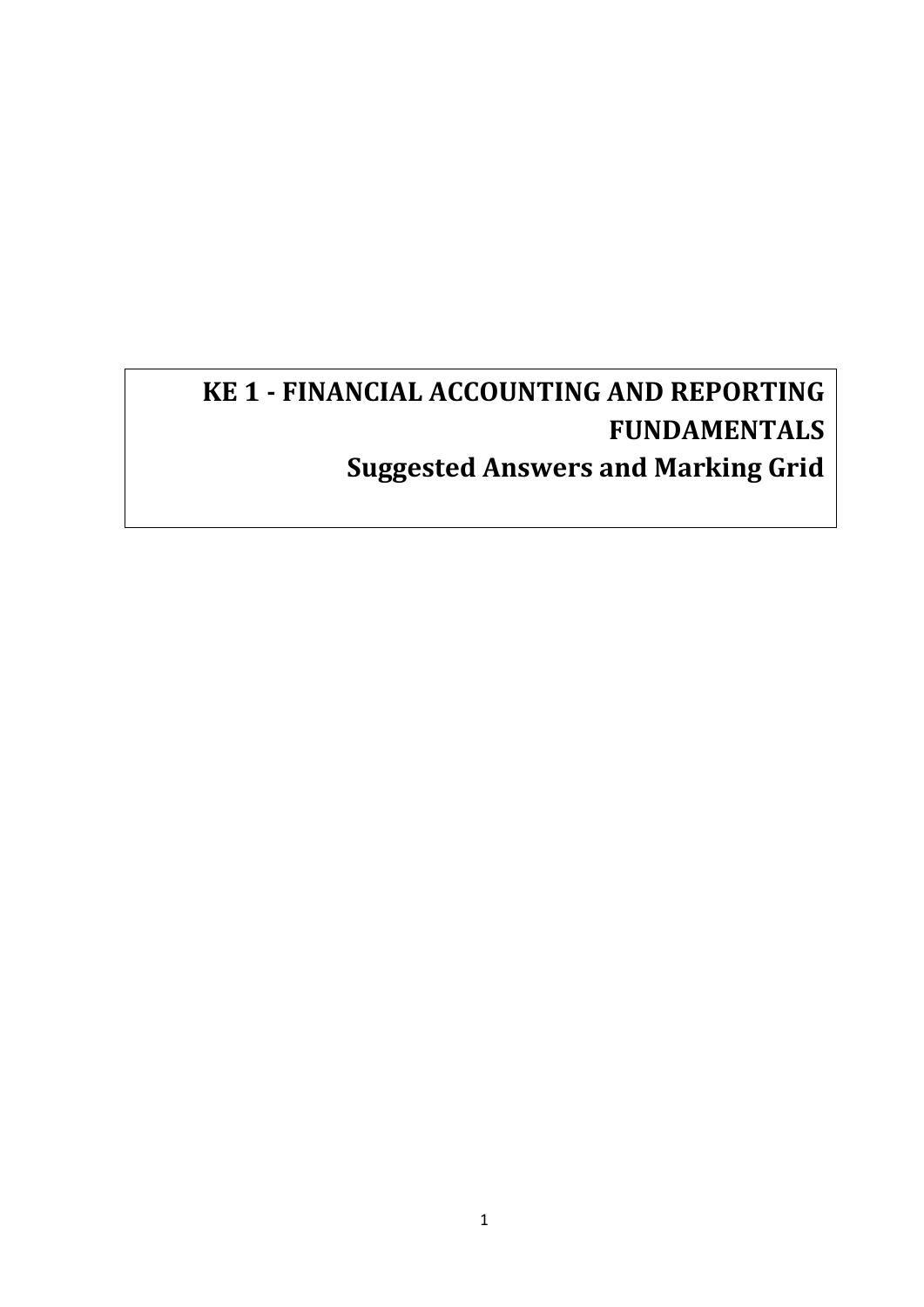# **SECTION 1**

### **Question 01 1(a)**

1.1.

### Learning Outcome:

1.2.6 Explain qualitative characteristics of financial statements/financial information.

Correct answer: C

This is the correct classification as per the conceptual framework. Options A, B and D have mixed up these characteristics.

1.2.

### Learning Outcome:

1.1.1 Identify the governance structure of business organisations.

Correct answer: A

Option A allows the board to maintain majority who does not represent the management; so that a proper balance can be maintained in the board to assure good governance.

Option B: Whether CEO holds shares or not does not create any barrier to give her/his expertise. On the other hand holding shares by CEO influence her/him to work better for the company. Then the option B is not a good governance.

Option C: Major shareholder is unlikely to protect the interest of minority shareholders instead she/he thinks of her/his own interest. So it is not a good governance principle

Option D: Though it appears to help improve the decision making, such a situation might give an upper hand to CEO to do whatever she/he wants at the expense of shareholder. So it is not a good governance principle

1.3.

#### Learning Outcome:

4.13.2 Identify entities that can follow SLFRS for SMEs.

Correct answer: A

An entity listed on a Stock Exchange listed under the Securities and Exchange commission Act No. 36 of 1987 and any entity in which the equity instruments are traded in the public market and a Fund Management Company has to follow full set of Accounting Standards.

SME will be applicable the Entities that does not have public Accountability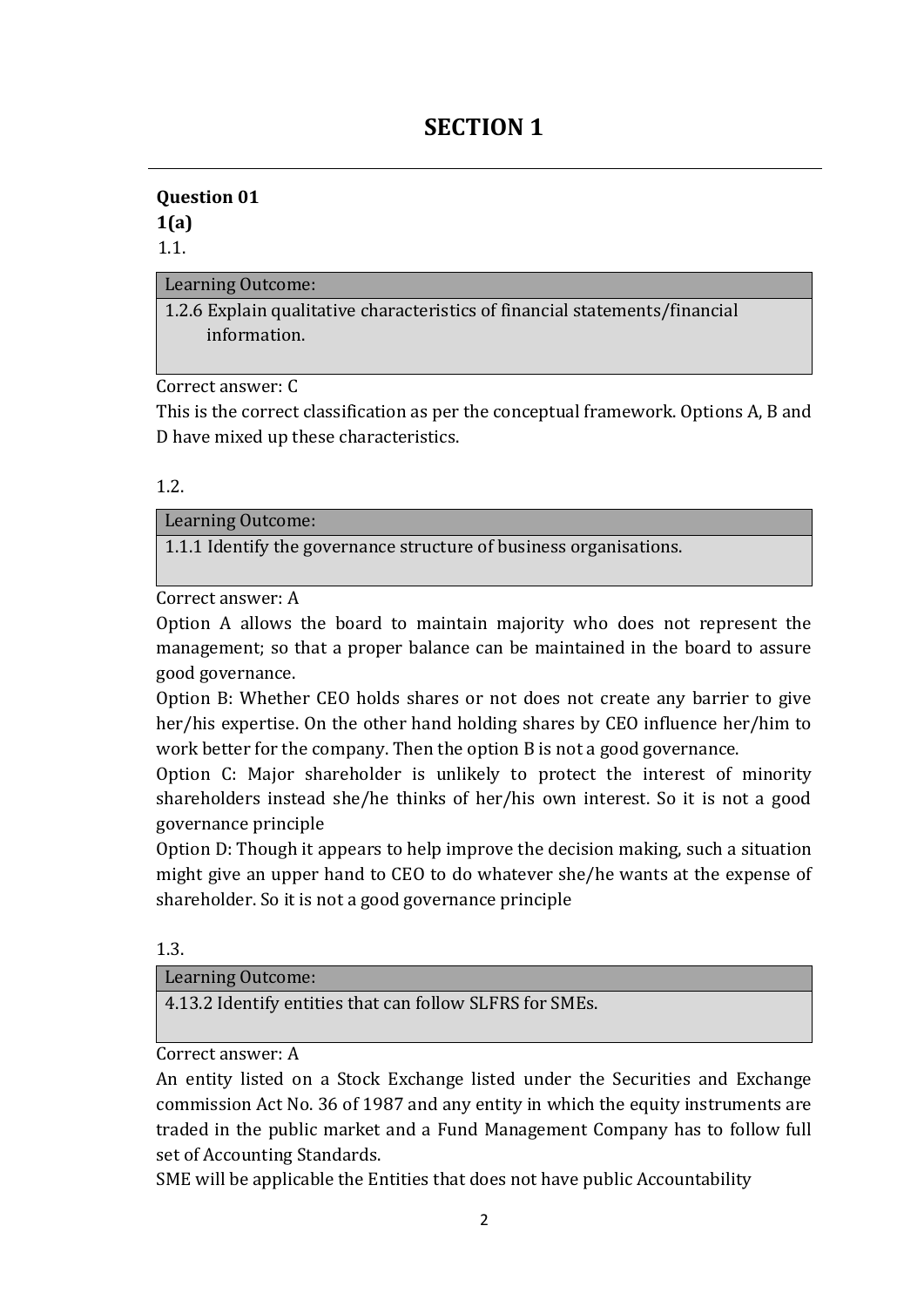1.4.

### Learning Outcome:

4.10.2 Explain the difference between defined contribution plan and defined benefit plans.

Correct answer: C

Payment of Gratuity is not a short term benefit. Any person has to complete five (05) years of service to be entitled to gratuity. It is a long term benefit plan.

1.5.

Learning Outcome:

4.11.1 Identify basic financial assets and financial liabilities.

Correct answer: C

Shares issued by a company is an equity instruments which does not come under the purview of Financial Assets.

### 1.6.

Learning Outcome:

4.4.1 Identify the different types of cash flows associated with an organisation.

Correct answer: C

Conversion of debt into equity and Issue of bonus shares does not generate any Cash Flows. Those are only book entries. Therefore, does not generate any Cash Flows.

### 1.7.

Learning Outcome:

4.6.6 Record transactions involving a change in accounting estimates.

Correct answer: B

Recognizing a change in accounting estimate in the current and future periods affected by the change and applying a new accounting policy to transactions occurring after the date at which the policy changed, are applicable for the current year and future years. Therefore, such applications are known as prospective applications.

However, correcting the financial statements as if a prior period error had never occurred and applying a new accounting policy to transactions as if that policy had always been applied are known as retrospective applications.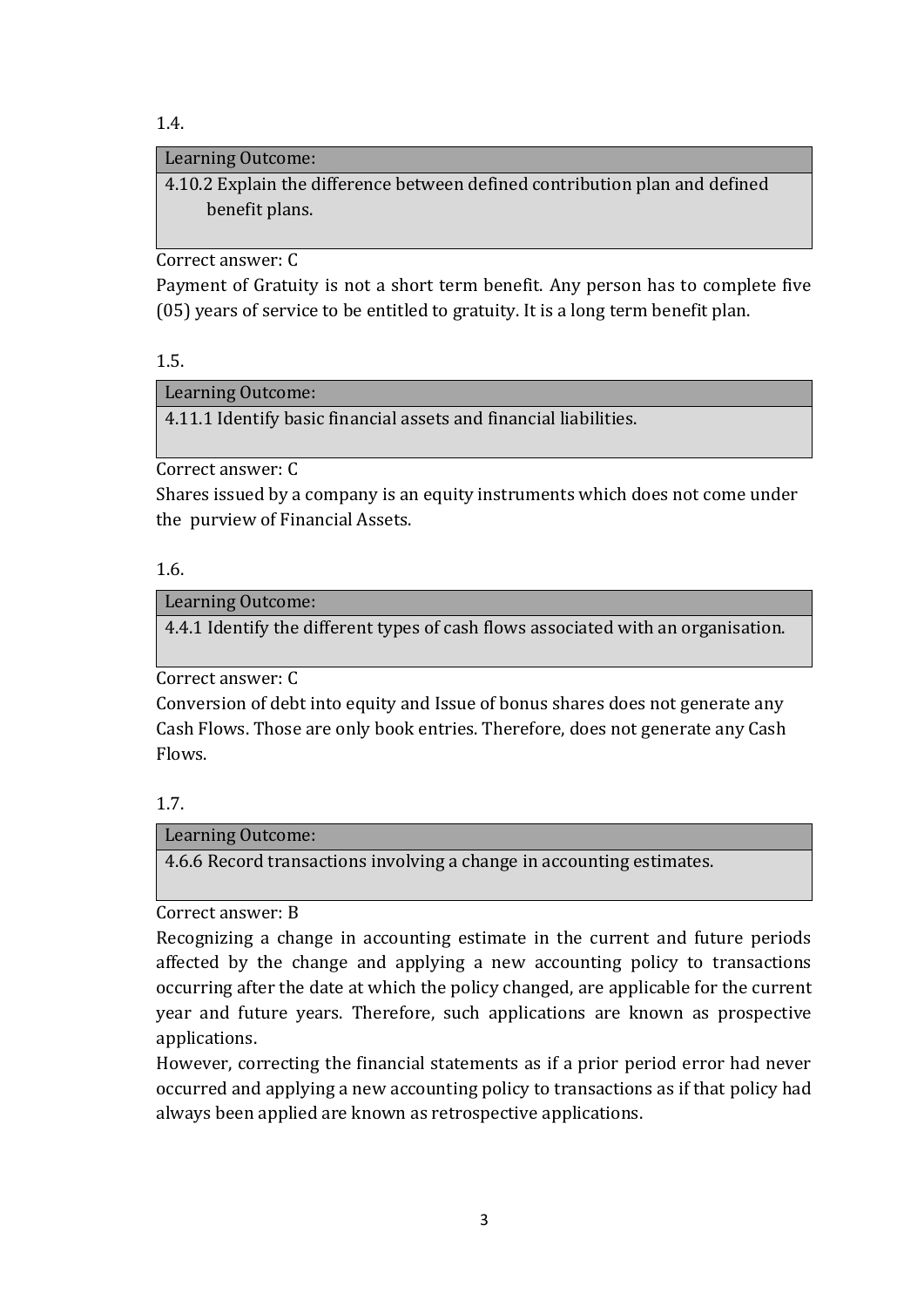### 1.8.

### Learning Outcome:

2.7.2 Prepare a reconciliation statement reconciling the cash book balance with the bank statement balance.

### Correct answer: B

Balance as per the bank statement Rs. 25,000(overdraft) less unpresented cheques of Rs. 21,000 (i.e. Rs.10,000+ Rs.11,000) comes to an overdraft balance of Rs. 46,000. This becomes an overdraft balance of 42,000 once the unrealized cheques of Rs. 4,000 is added back.

Since the bank charges of Rs. 2,000 is a relevant expenditure and it has been already deducted in arriving to the balance as per bank statement and carrying amount has been derived by using the balance as per bank statement, there is no need to adjust that amount again. Therefore the answer is an overdraft of Rs. 42,000.

### 1.9.

### Learning Outcome:

3.6.2 Compute basic accounting ratios (profitability ratios, liquidity ratios, gearing ratios excluding investor ratios).

Correct answer: D

GP margin minus other expenses and tax gives the net margin of 9%.( =30% - 12% - 9%) ROE can be indirectly calculated by multiplying the profit margin by asset turnover ratio. So that it comes to 9%x3= 27%.

### 1.10.

### Learning Outcome:

1.2.5 Explain the underlying assumption (going concern) in accounting and accounting concepts (accrual, materiality, consistency, entity, matching, prudence, periodic, realisable, relevance, reliability and comparability).

Correct answer: B

Going Concern assumes that the entity will continue for a foreseeable future time when the financial statements are prepared so that the option 2 gives that meaning. Therefore, other options do not highlight that fact instead they talk about other aspect of continuity of business.

Marking Guide Each question carries 2 marks. Total 20 marks.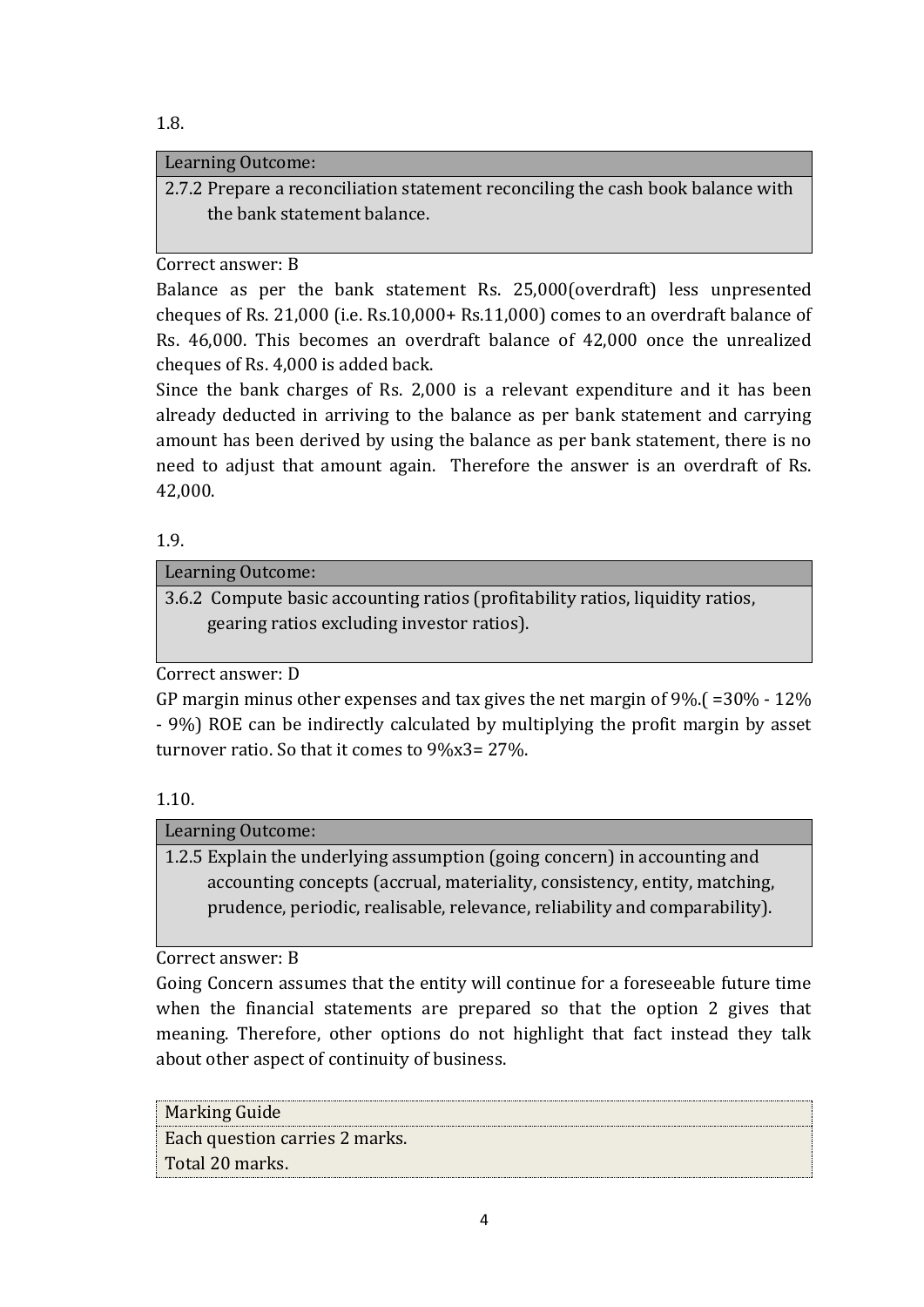### **1(b)** 1.11

### Learning Outcome

4.4.2 Prepare a cash flow statement under both direct method and indirect method.

|                                   | Rs.       | <b>Marks</b><br><b>Allocation</b> |
|-----------------------------------|-----------|-----------------------------------|
| Depreciation charged for the year | 988,400   | 0.5                               |
| Profit on sale of PPE             | 543,000   | 0.5                               |
| Proceeds from Sale of PPE         | 975,000   |                                   |
| <b>Acquisition of PPE</b>         | 4,684,400 |                                   |

### 1.12

### Learning Outcome:

4.2.2 Explain the treatment for initial and subsequent measurement of PPE.

|                                                                    | Rs.        | <b>Marks</b><br><b>Allocation</b> |
|--------------------------------------------------------------------|------------|-----------------------------------|
| Amount paid through bank represent Cost, Freight &                 | 9,453,500  |                                   |
| Insurance                                                          |            |                                   |
| Taxes & Clearing Charges                                           | 2,176,200  | 0.5                               |
| Transportation cost to propose Factory                             | 345,000    |                                   |
| Installation, including site preparation                           | 245,000    |                                   |
| Cost incurred on the test run prior to use                         | 117,600    | 0.5                               |
| Sale proceed of output of test production                          | (19,000)   |                                   |
| <b>Estimated cost of Dismantling</b>                               | 154,000    |                                   |
| Estimated residual value                                           | (172, 300) |                                   |
| Cost of the Machinery                                              | 12,300,000 |                                   |
|                                                                    |            |                                   |
| The depreciation for the year is Rs. 12,300,000 x 6.67% x 7.5/12 = |            | 2.0                               |
| Rs.512,500                                                         |            |                                   |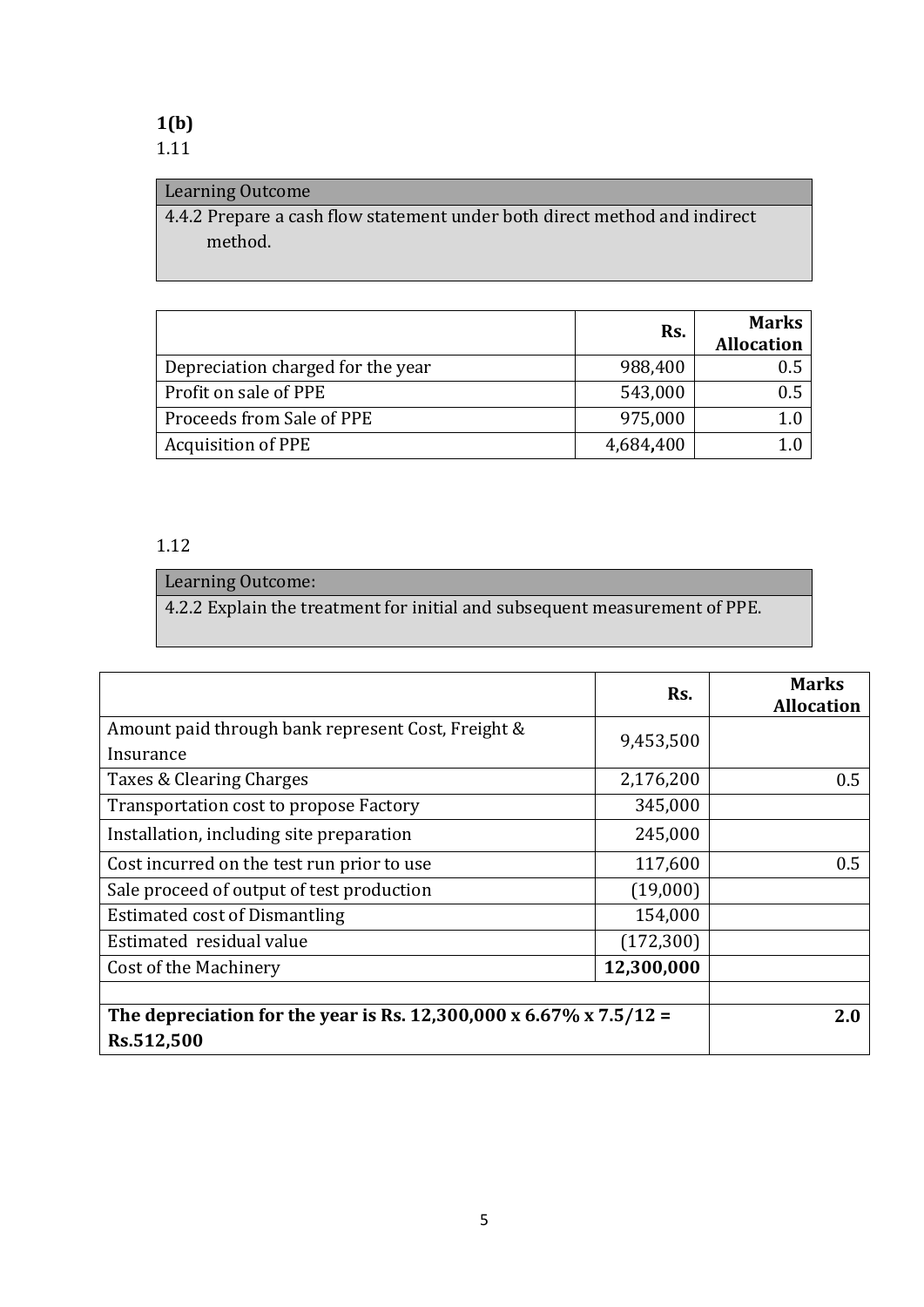#### Learning Outcome:

4.7.2 Explain adjusting events and non-adjusting events.

Adjusting events are those that provide evidence of conditions that existed at the end of the reporting period.

| <b>Marks Allocation</b> |  |
|-------------------------|--|
| 1 Mark                  |  |

Example:

• The bankruptcy of a customer that occurs after the reporting period existed at the end of the reporting period

Non adjusting events are those that are indicative of conditions that arose after the reporting period

| <b>Marks Allocation</b> |  |
|-------------------------|--|
| 1 Mark                  |  |

Example:

 A decline in market value of investments between the end of the reporting period and date of authorization

1.14

#### Learning Outcome:

2.3.4 Identify the characteristics of computerised accounting packages.

Payroll, Debtors, Inventory, Fixed Assets

### Marks Allocation

1 x 3 Marks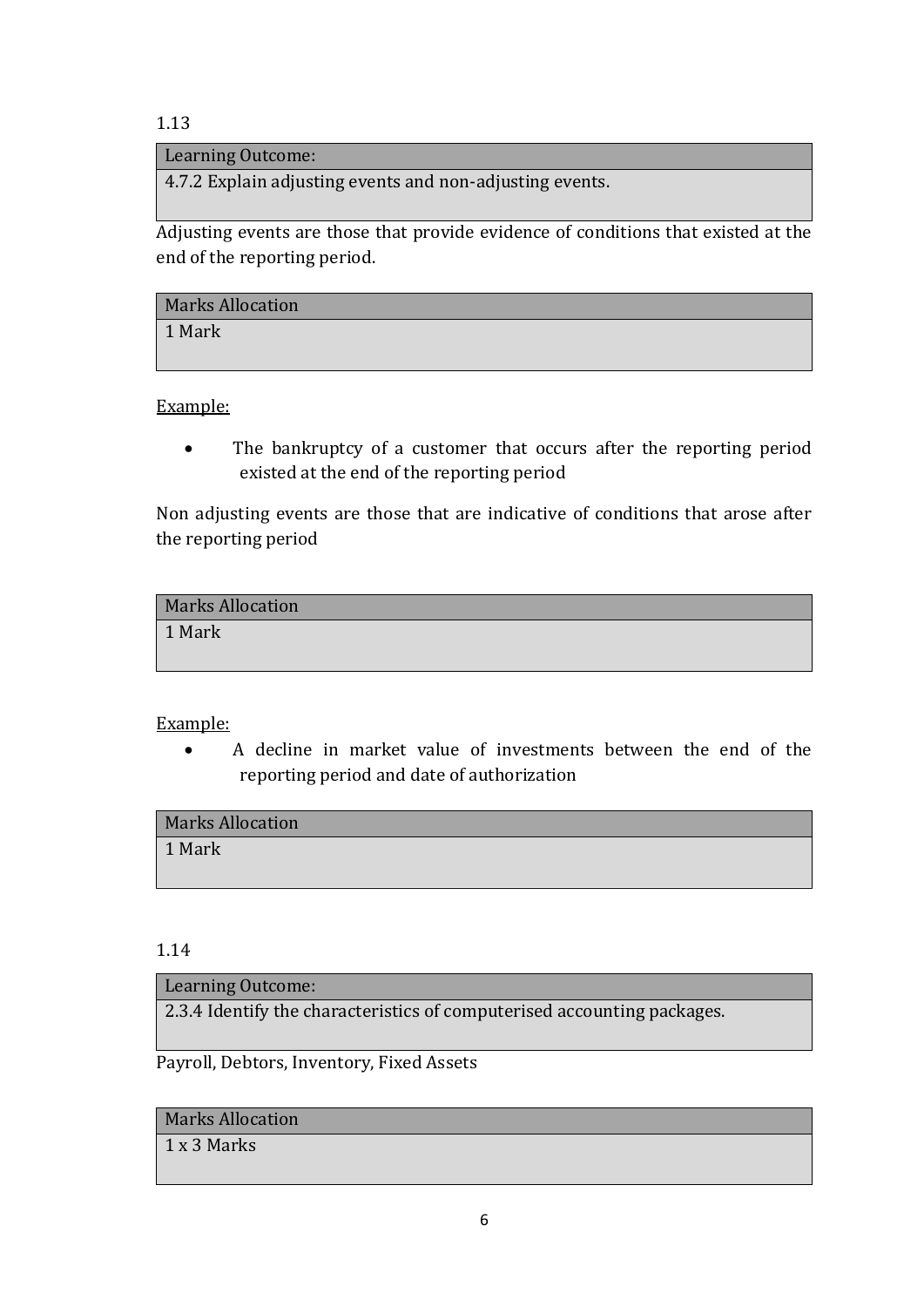### Learning Outcome:

2.1.3 Identify the primary books used in accounting.

- 2.2.2 Relate the connection between "dual aspect" of accounting and the accounting equation.
- 2.3.1 Identify the process of accounting
- 2.5.1 Identify omissions and errors in accounting.
- 2.5.2 Prepare journal entries for correction of errors.
- 2.6.1 State the purpose of control accounts.
- 2.6.2 Prepare a reconciliation of control account balances with a total of individual accounts.

|                         | DR     | CR     |
|-------------------------|--------|--------|
| Discount allowed        | 5,000  |        |
| Debtors Control Account |        | 5,000  |
| Sales                   | 25,000 |        |
| Debtors Control Account |        | 25,000 |
|                         |        |        |

### Marks Allocation

1 x 3 Marks

### 1.16

### Learning Outcome:

3.2.5 State the regulatory requirement to prepare consolidated financial statements for a group of companies.

- 1. When the entity has more than  $\frac{1}{2}$  of voting rights of another entity.
- 2. When the entity has the power to govern financial and operating policies of another entity under statute or an agreement.
- 3. When the entity has the power to appoint or remove the majority of the board of directors of another entity.
- 4. When the entity has the power to cast the majority of voting rights at meeting of the boards even ½ voting rights is not available.

### Marks Allocation

### 1 x 3 Marks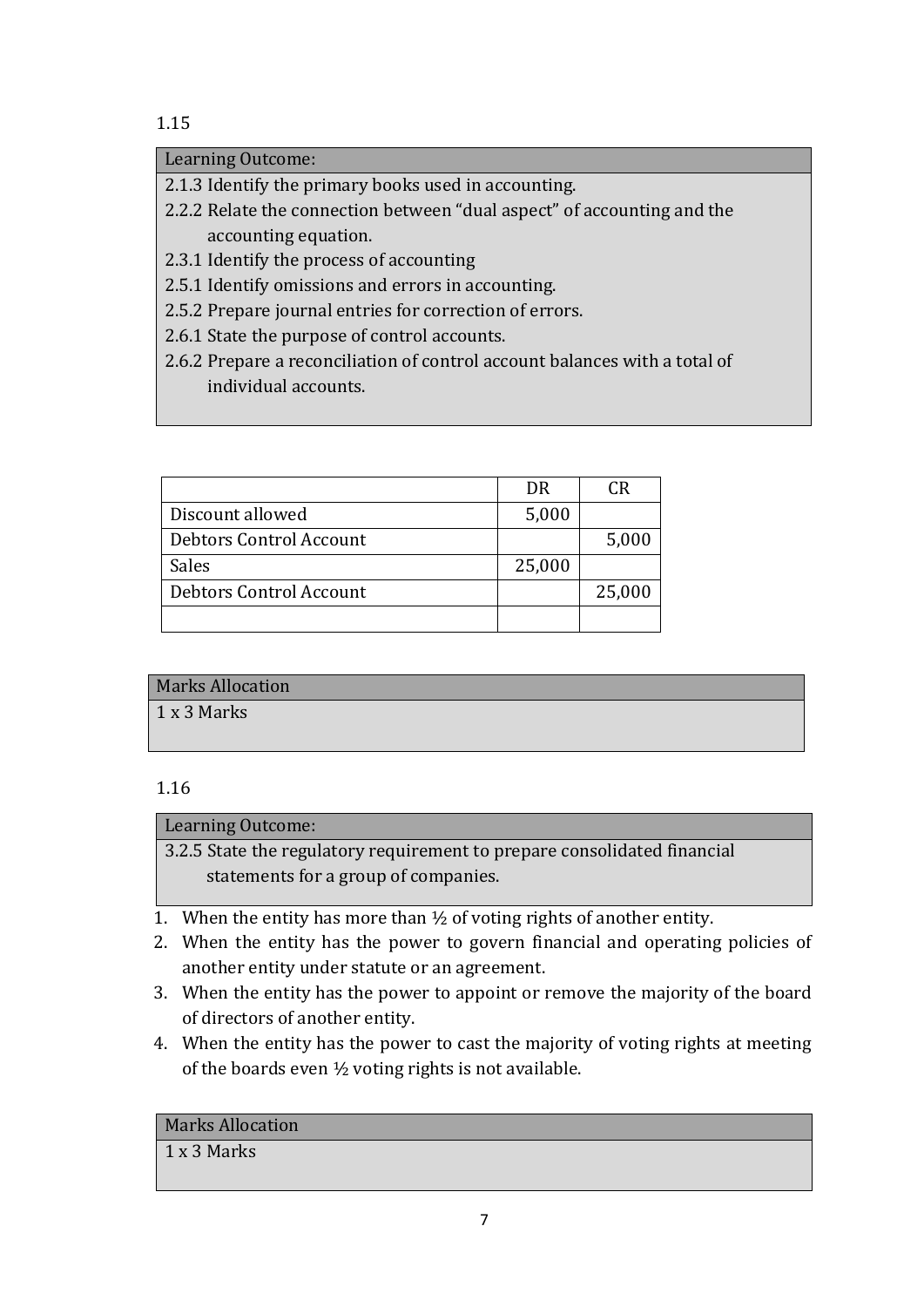### Learning Outcome:

- 4.3.1 Explain criteria to be satisfied to recognise revenue from sale of goods and rendering of services.
- 4.3.2 Explain the accounting treatment with regard to recognition of revenue arising from interest, dividend and royalties.

| Item          | Recognized?        | <b>Reason</b>                                         |
|---------------|--------------------|-------------------------------------------------------|
|               | (Yes) / (No)       |                                                       |
| Money         | N <sub>0</sub>     | There is no evidence whether the risks and            |
| Received      |                    | rewards of the ownership of goods have                |
| from a client |                    | been transferred to the buyer                         |
| Dividend      | N <sub>0</sub>     | The entities right to receive this amount             |
|               |                    | dividend did not exist at 31 <sup>st</sup> March 2014 |
| Interest      | Up to the year end | What is accrued at effective interest rate is         |
|               | - Yes              | only Rs. 9000 as at 31 <sup>st</sup> March 2014. The  |
|               | The rest - No      | rest will accrue in the following year.               |

# Marks Allocation  $0.5 \times 6$  Marks

### 1.18

Learning Outcome:

4.5.1 Identify different types of inventories.

4.5.2 Explain different methods used in inventory valuation.

| <b>Inventory Type</b>  | <b>Carrying Amount (Rs.)</b> |
|------------------------|------------------------------|
| Raw Material           | 1,500,000                    |
| <b>Work in Process</b> | 430,000                      |
| <b>Finished Goods</b>  | 1,500,000                    |

### Marks Allocation

 $0.5 \times 6$  Marks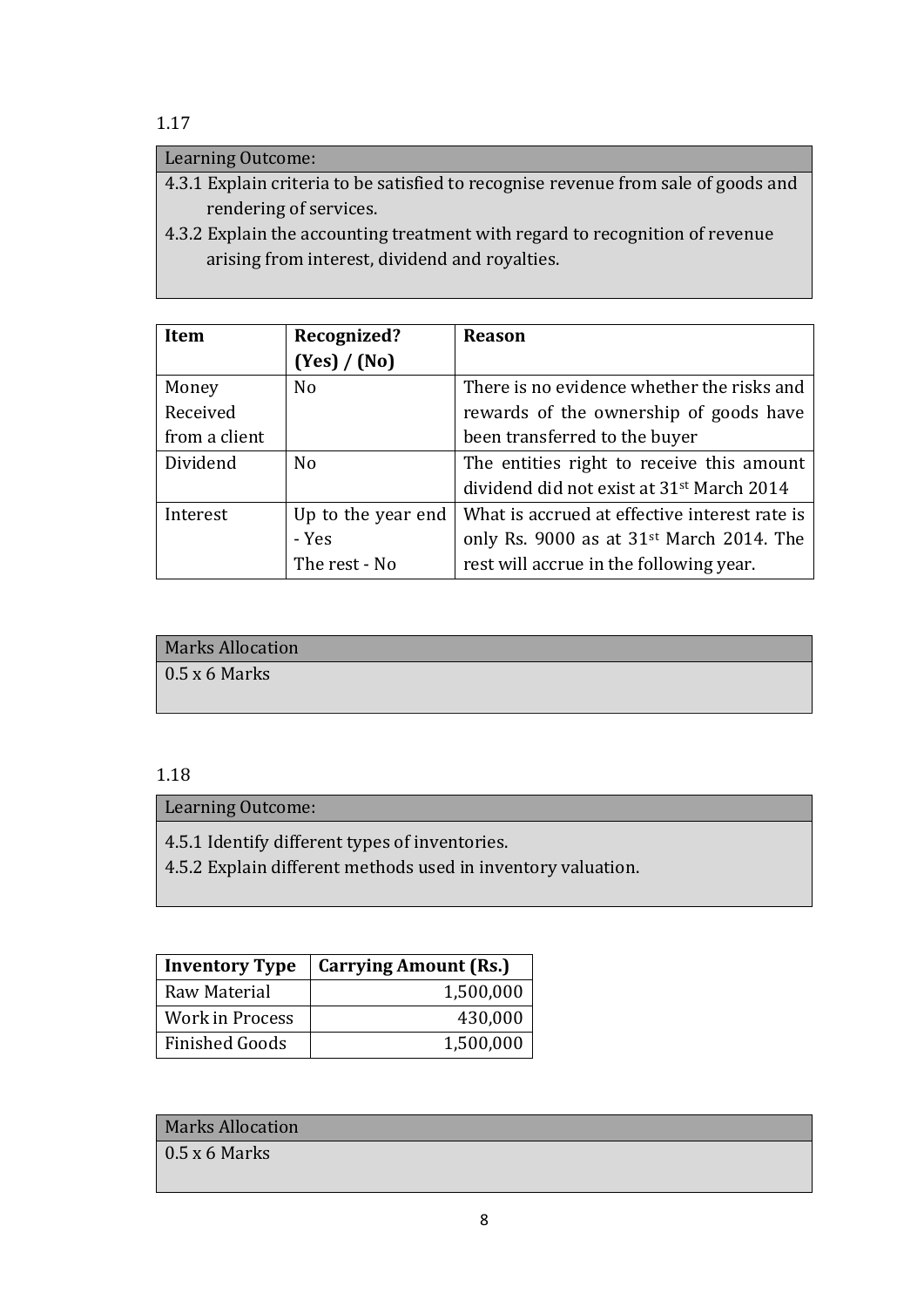### Learning Outcome:

Understanding of the ethical factors to be affected to accounting

- (i) Enhancing the stock to adjust the profit is ethically incorrect.
- (ii) It is ethically incorrect to prepare the Financial Statements to safeguard the personal interest of employees.
- (iii) It is ethically incorrect to prepare the Financial Statements to safeguard the personal interest of Employees or Directors.

1.20

Learning Outcome: 4.9.1 Define tax expense. 4.9.2 Explain the difference between accounting profit and tax profit. 4.9.6 Compute deferred tax.

| <b>Tax Expense</b>                                              | Rs.       |
|-----------------------------------------------------------------|-----------|
| Tax for the year / Current tax 8,250,000x 28%<br>$=$            | 2,310,000 |
| Deferred tax provision $(3,500,000-2,100,000)$ x 28% -265,000 = | 127,000   |
|                                                                 | 2,437,000 |

| <b>Marking Scheme</b>          |  |
|--------------------------------|--|
| Each question carries 3 marks. |  |
| Total 30 marks.                |  |
|                                |  |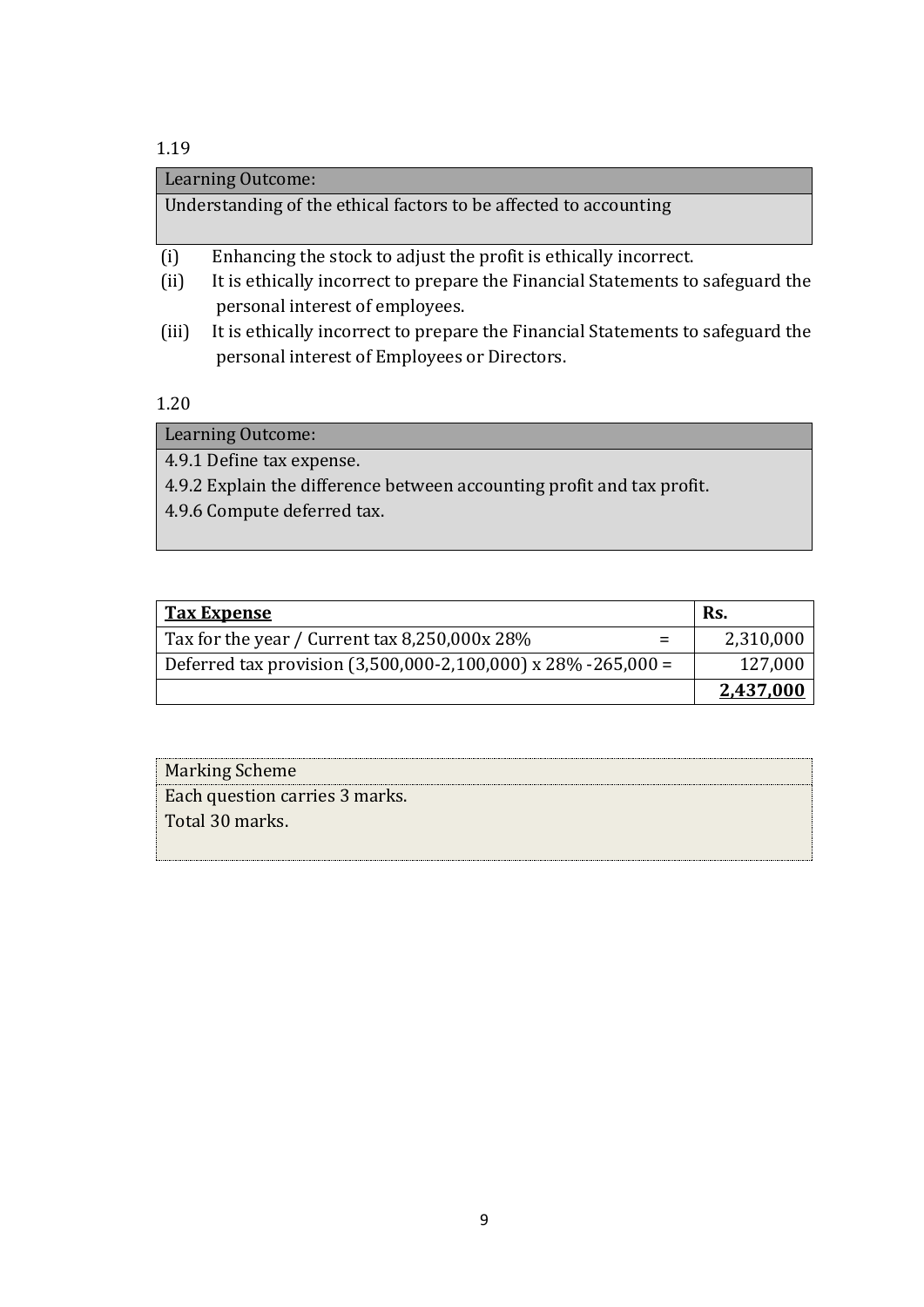# **SECTION 2**

### **Question 02**

### Learning Outcome:

- 3.3.1 Explain the nature of partnerships and special accounts relating to partnership.
- 3.3.2 Prepare the financial statements for a partnership including appropriation accounts (simple financial statements for a partnership without change in the ownership during the period).

### **2.1.**

### **1.**

Kamal, Lalith and Maali Partners

Partners Current Accounts

|                            | <b>Kamal</b> | Lalith    | <b>Maali</b> |
|----------------------------|--------------|-----------|--------------|
|                            |              |           |              |
| <b>Balance</b>             | 120,000      | 80,000    | (20,000)     |
| Reversal of Profit         | (110,000)    | (110,000) | (110,000)    |
| Drawings- Goods            | (30,000)     |           |              |
| <b>Interest on Capital</b> | 20,000       | 15,000    | 15,000       |
| Salaries                   |              |           | 100,000      |
| <b>Profit Share</b>        | 60,000       | 60,000    | 30,000       |
| <b>Adjusted Balance</b>    | 60,000       | 45,000    | 15,000       |

| <b>Marking Scheme</b>      | Mar           |
|----------------------------|---------------|
| <b>Reversal of Profit</b>  |               |
| <b>Interest on Capital</b> |               |
| <b>Salaries</b>            |               |
| <b>Profit Share</b>        |               |
|                            | Total 4 marks |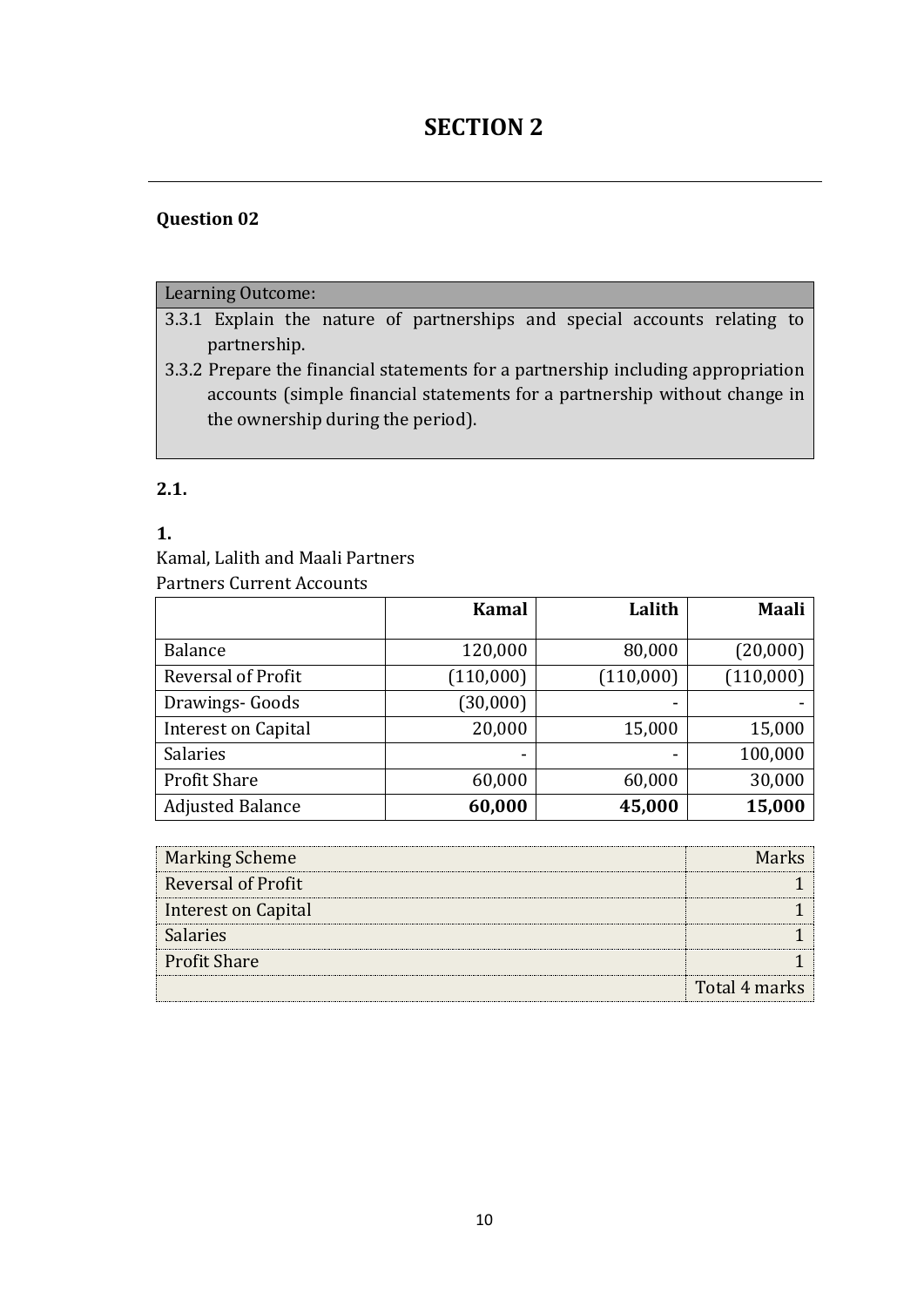|                                     |         | Rs.     |
|-------------------------------------|---------|---------|
| <b>Property Plant and Equipment</b> |         | 455,000 |
| <b>Current Assets</b>               |         |         |
| Inventory                           | 125,000 |         |
| <b>Accounts Receivable</b>          | 80,000  |         |
| <b>Rent Advance</b>                 | 40,000  |         |
| Cash                                | 25,000  |         |
| <b>Total Current Asset</b>          |         | 270,000 |
| <b>Total Assets</b>                 |         | 725,000 |
| <b>Equity</b>                       |         |         |
| <b>Partners' Capital Accounts</b>   |         |         |
| Kamal                               | 80,000  |         |
| Lalith                              | 60,000  |         |
| Maali                               | 60,000  | 200,000 |
| <b>Partners Current Accounts</b>    |         |         |
| Kamal                               | 60,000  |         |
| Lalith                              | 45,000  |         |
| Maali                               | 15,000  | 120,000 |
|                                     |         | 320,000 |
| <b>Non-Current Liabilities</b>      |         |         |
| Loan                                |         | 300,000 |
|                                     |         |         |
| <b>Current Liabilities</b>          |         |         |
| <b>Accounts Payables</b>            |         | 12,000  |
| <b>Accruals</b>                     |         | 93,000  |
| <b>Total Equity and Liabilities</b> |         | 725,000 |

**Kamal, Lalith and Maali Partners Statement of Financial Position as at 31st March 2014**

| <b>Marking Scheme</b>               | Marks               |
|-------------------------------------|---------------------|
| <b>Property Plant and Equipment</b> |                     |
| Inventory                           | () ኣ                |
| <b>Accounts Receivable</b>          | () 5                |
| <b>Rent Advance</b>                 | 11 5                |
| Cash                                | በ 5                 |
| Loan                                |                     |
| Accruals                            |                     |
|                                     | <b>Total 4marks</b> |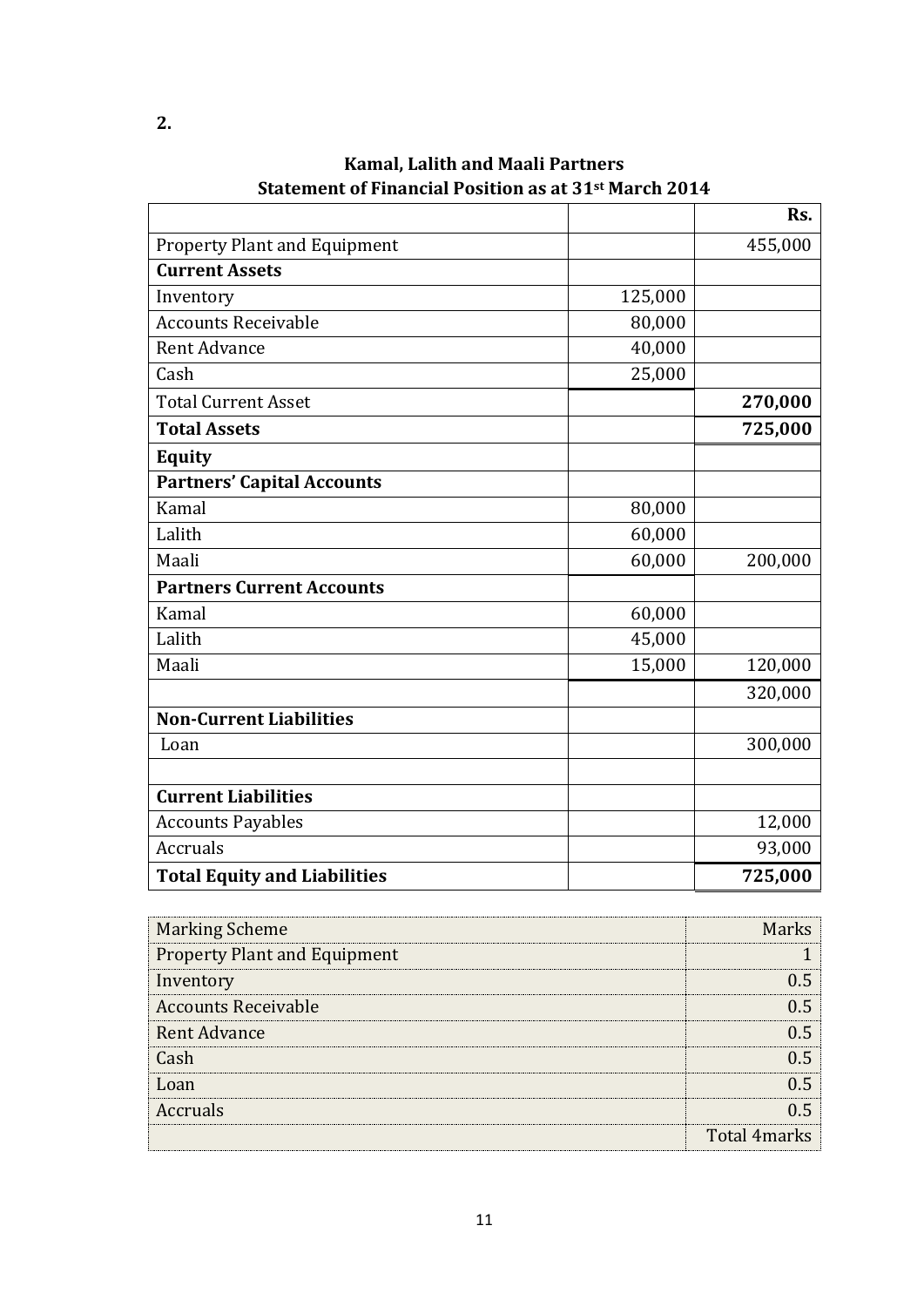| <u>Working</u>                  |      |                |
|---------------------------------|------|----------------|
| <b>Correction of the Profit</b> |      | <b>Rs.'000</b> |
|                                 |      |                |
| Profit for the year             |      | 330            |
| Drawings not accounted for      | 30   |                |
| <b>Finance Cost</b>             | (30) |                |
| <b>Utility Bills</b>            | (55) |                |
| Depreciation                    | (15) |                |
| <b>Building Rent Advance</b>    | 40   | (30)           |
| <b>Corrected Net Profit</b>     |      | 300            |
| <b>Partner Salaries</b>         |      | (100)          |
| Interest on Capital             |      | (50)           |
| Divisible Profit                |      | 150            |
|                                 |      |                |
| <b>Profit Share</b>             |      |                |
| Kamal                           | 60   |                |
| Lalith                          | 60   |                |
| Maali                           | 30   | (150           |
|                                 |      |                |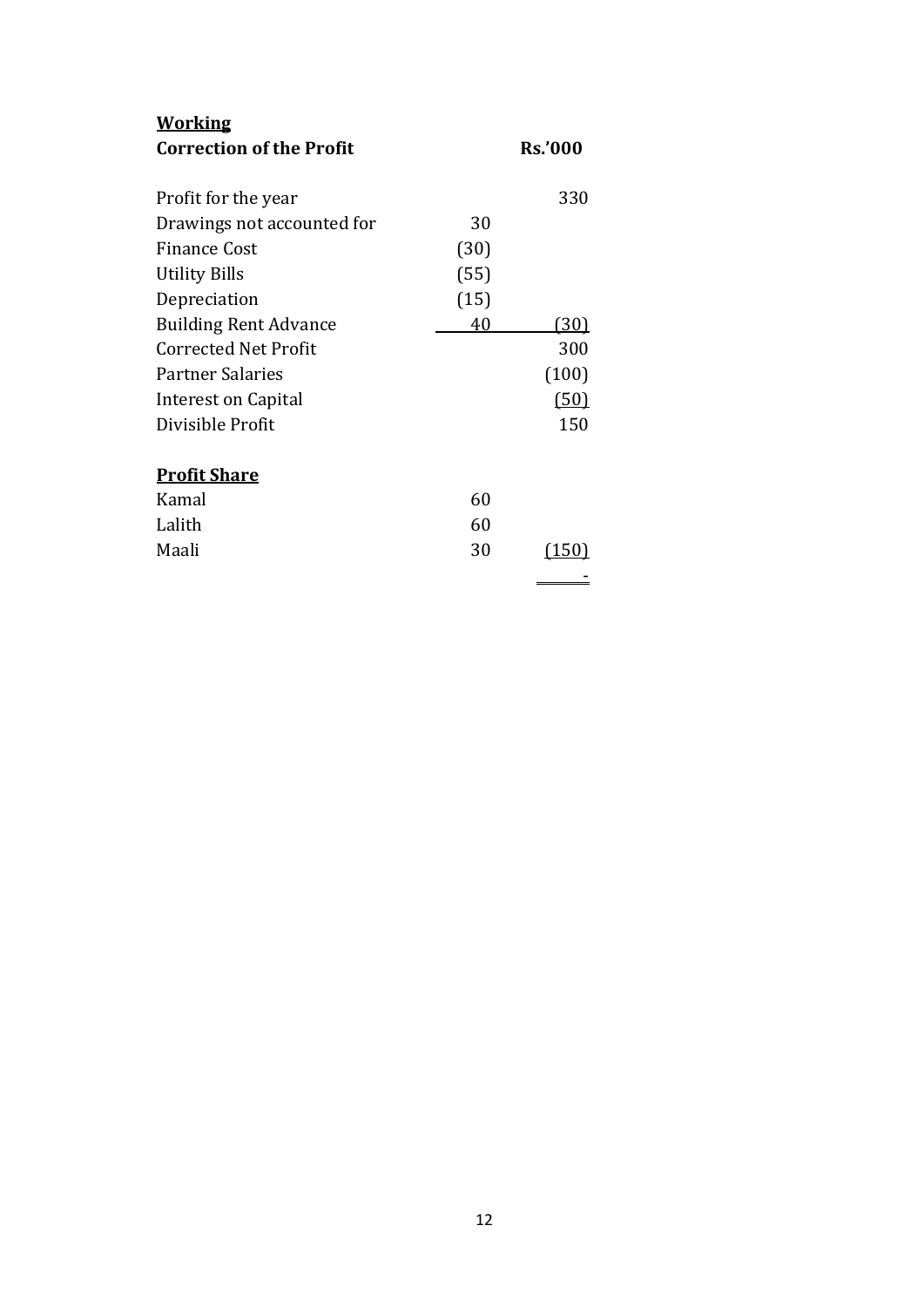# The methods adopted in the preparation of financial statements of facilitate comparability are as follows;

- I. To prepare and present financial statement in accordance with the generally accepted accounting principles and Sri Lanka Accounting Standards.
- II. To prepare and present financial statements in accordance with the norms applicable to the particular industry.
- III. Users to be informed of the accounting policies employed in the preparation of the financial statements.
- IV. To adopt accounting policies consistently and when there is a Change of Accounting policy those changes to be disclosed in the financial statements.
- V. Comparative information to be stated against each line item of the financial statements.
- VI. Information of last 5 or 10 years to be disclosed in the financial statement of elsewhere in the annual report.

| <b>Marking Scheme</b>            |
|----------------------------------|
| Any point is entitled to 1 Mark. |
| Only for two points in total.    |

# **2.2**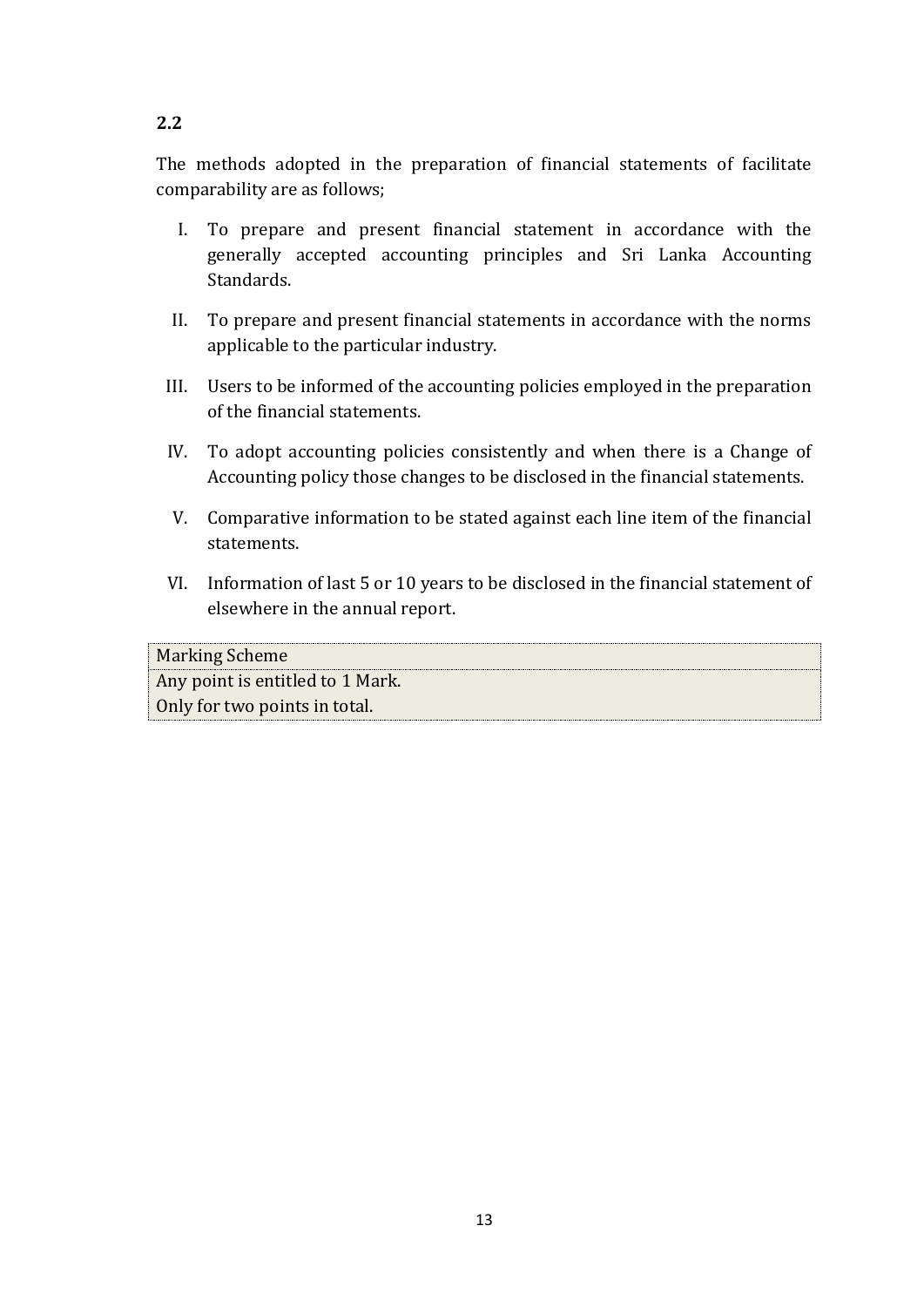## **Question 03**

## Learning Outcome:

3.1.1 Prepare financial statements for sole proprietorships.

### **1.**

# "PQR Manufacturers" Manufacturing Account for the year ended 31<sup>st</sup> March 2013

|                                               | <b>Rs. '000</b> | <b>Rs. '000</b> |
|-----------------------------------------------|-----------------|-----------------|
| Raw Material Stock at 1.4.2012                |                 | 500             |
| Purchases                                     | 2,100           |                 |
| Returns Outward                               | (60)            |                 |
| Damaged Stock                                 | (40)            |                 |
| <b>Closing RM</b>                             | (200)           | 1,800           |
| RM used in the production                     |                 | 2,300           |
| Direct Labour cost                            |                 | 590             |
| <b>Royalty Payments</b>                       |                 | 110             |
| <b>Prime Cost</b>                             |                 | 3,000           |
| <b>Production Overheads</b>                   |                 |                 |
| Depreciation - Machinery                      | 260             |                 |
| Depreciation - Building                       | 60              |                 |
| Insurance                                     | 42              |                 |
| Electricity                                   | 117             |                 |
| Water                                         | 72              |                 |
| <b>Telephone Charges</b>                      | 15              |                 |
| <b>Salaries</b>                               | 1,000           |                 |
| <b>EPF</b>                                    | 150             |                 |
| <b>Production Accessories</b>                 | 244             | 1,960           |
| WIP at 1.4.2012                               |                 | 200             |
| WP at 31.3.2103                               |                 | (160)           |
| <b>Total Production cost</b>                  |                 | 5,000           |
| 10 % Margin                                   |                 | 500             |
| Value of goods transferred to trading account |                 | 5,500           |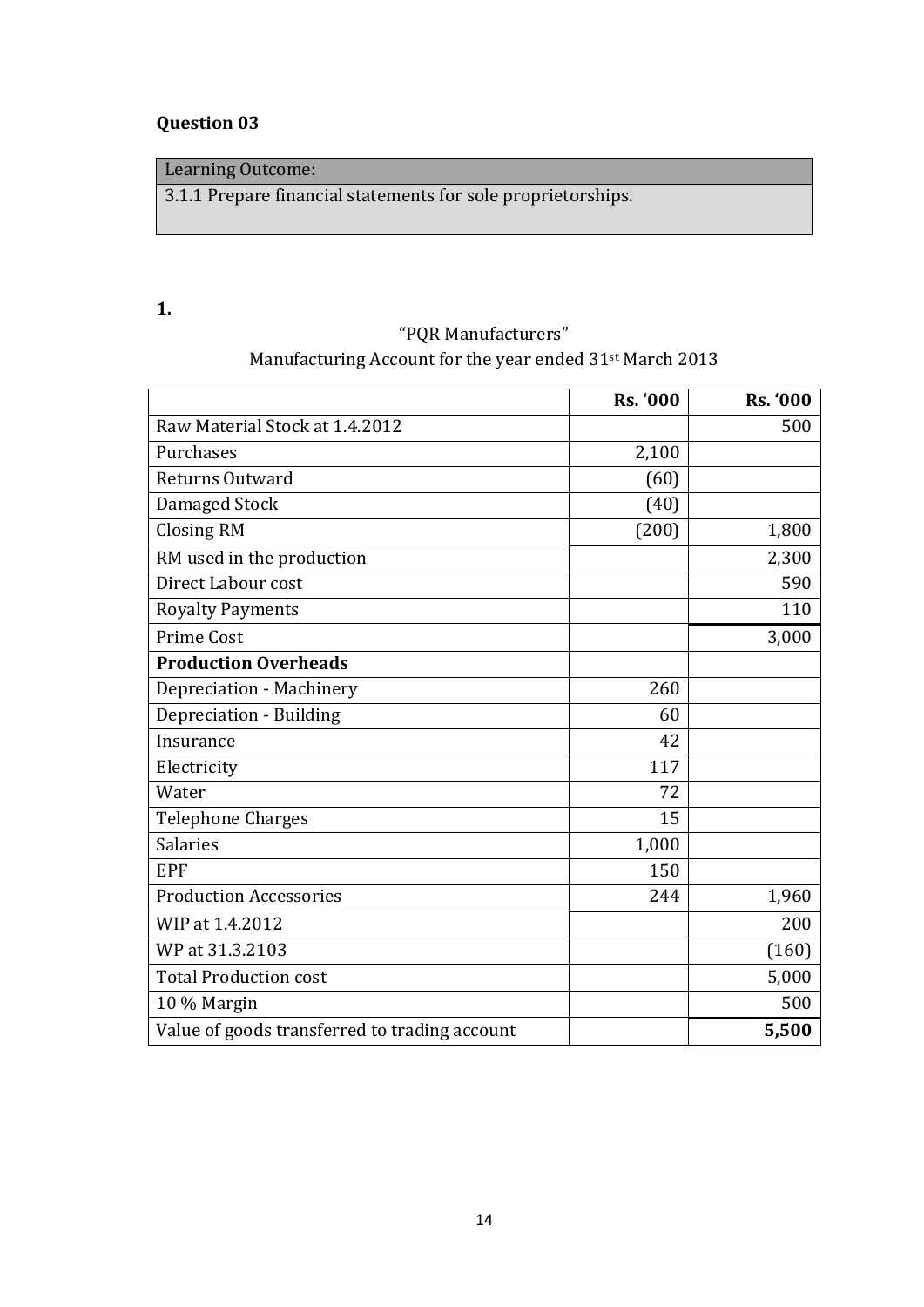| <b>Marking Scheme</b>          | <b>Marks</b>        |
|--------------------------------|---------------------|
| Damaged Stock                  | () ኣ                |
| <b>Closing RM</b>              | () 5                |
| Direct Labour cost             | 1) 5                |
| Depreciation - Machinery       | () 5                |
| <b>Depreciation - Building</b> | በ 5                 |
| Insurance                      | n 5                 |
| Electricity                    | () 5                |
| <b>EPF</b>                     |                     |
| 10% Margin                     |                     |
|                                | <b>Total 5marks</b> |

"PQR Manufacturers" Calculation of Gross Profit

|                                               | Rs. '000 | Rs. '000 |
|-----------------------------------------------|----------|----------|
| Sales                                         |          | 7,950    |
| Returns Inward                                |          | (20)     |
| Inventory $1/4/2012$                          | 330      |          |
| Value of Goods Transferred from manufacturing | 5,500    |          |
| Inventory 31/3/2013                           | (440)    | 5,390    |
| <b>Gross Profit</b>                           |          | 2,540    |
| Provision for unrealized Profit(40-30)        |          | (10)     |
| Gross Profit after the provision              |          | 2,530    |

| <b>Marking Scheme</b>                  |              |
|----------------------------------------|--------------|
| Inventory 1.4.2012                     |              |
| Cost of Production                     |              |
| Provision for unrealized Profit(40-30) |              |
|                                        | Total 3marks |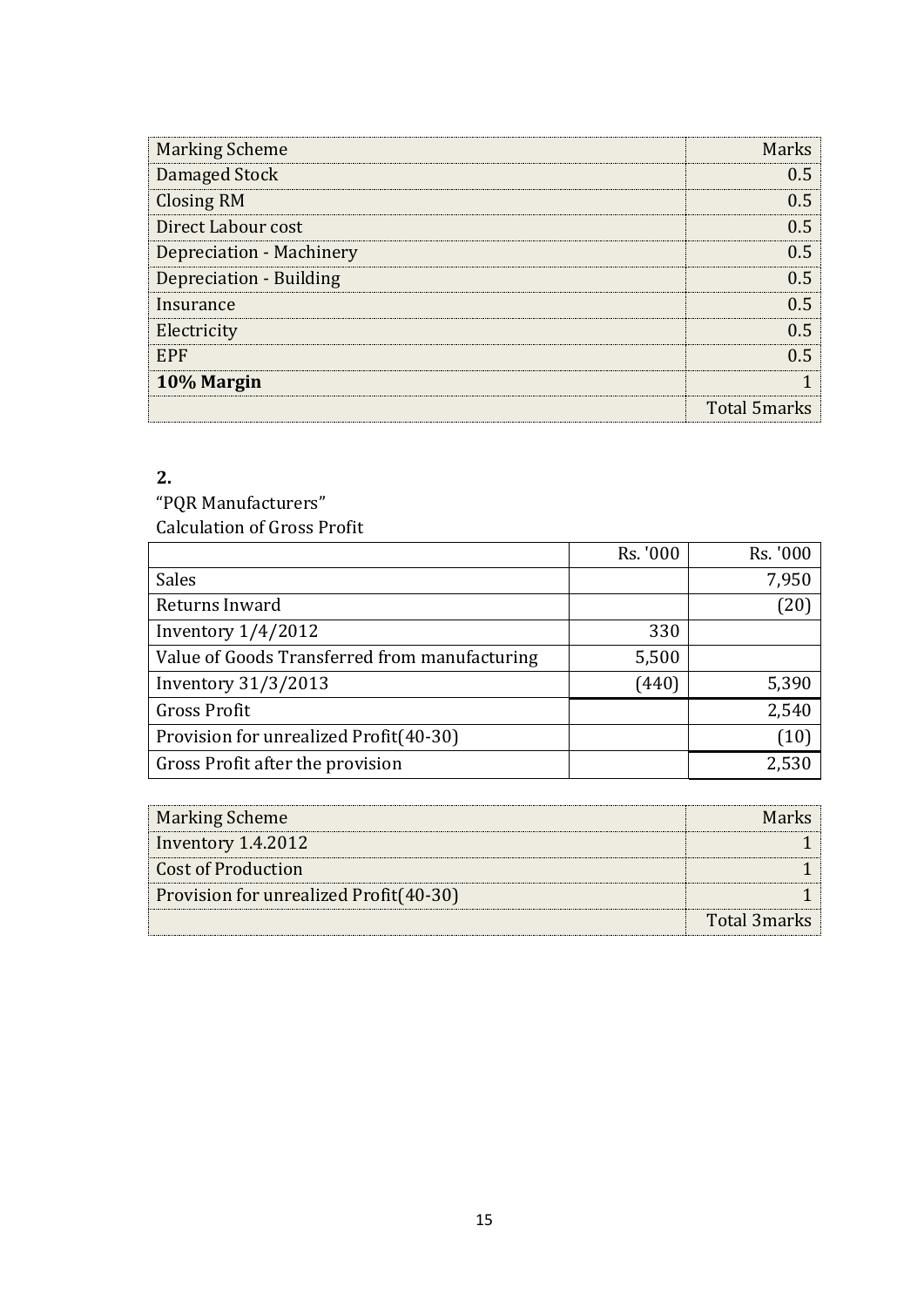Although the legal form of a lease agreement is that the lessee may acquire no legal title to the leased asset, in the case of finance leases the substance and financial reality are that the lessee acquires the economic benefits of the use of the leased asset. In return the obligation to pay and amount to the lessor in future. Therefore, lease should be recognized as an asset in the books of lessee even though the lessee does not have any legal ownership of the asset.

| <b>Marking Scheme</b> |  |
|-----------------------|--|
| Total 2 marks         |  |

### **Question 04**

Learning Outcome:

2.5.1 Identify omissions and errors in accounting.

2.5.2 Prepare journal entries for correction of errors.

2.5.3 Solve omissions and errors embedded in accounting records and financial statements, using suspense accounts.

3.4.2 Prepare financial statements for non-profit entities.

2.1.2 Explain the purpose of source documents used in accounting.

2.3.3 Define the term "double entry system" and explain its role in accounting.

#### **4.1**

#### **1.** Suspense Account (Rs.)

|                          | Dr.     | Cr.     |
|--------------------------|---------|---------|
| Difference               |         | 380,000 |
| <b>Debtors</b>           |         | 50,000  |
| Debtors                  | 150,000 |         |
| Creditors                | 150,000 |         |
| Discount Allowed         | 20,000  |         |
| <b>Discount Received</b> | 20,000  |         |
| Creditors                | 90,000  |         |
|                          | 430,000 | 430,000 |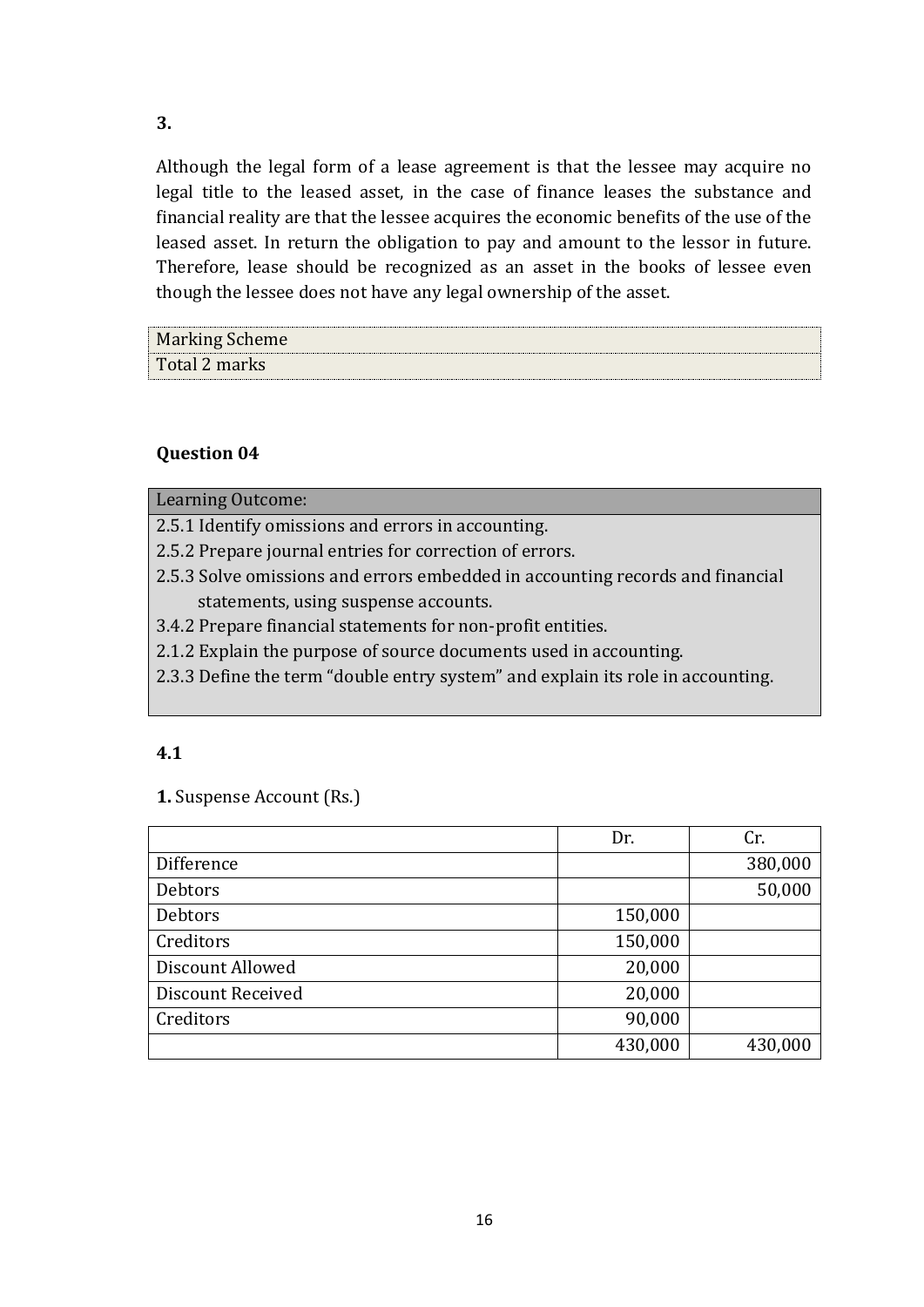| <b>Marking Scheme</b> | <b>Marks</b>  |
|-----------------------|---------------|
| Difference            | 0 5           |
| <b>Debtors</b>        | 05            |
| <b>Debtors</b>        | በ 5           |
| Creditors             | 0.5           |
| Discount allowed      | በ 5           |
| Discount received     | 05            |
| Creditors             | በ 5           |
| <b>Balance</b>        | በ 5           |
|                       | Total 4 marks |

## **2.** Computation of Correct profit (Rs.)

| Draft Profit                      |          | 400,000 |
|-----------------------------------|----------|---------|
| Omission of credit notes          | (16,500) |         |
| Discount received                 | 20,000   |         |
| Overstatement of Discount allowed | 20,000   |         |
| Omission of bad debts             | (25,000) | (1,500) |
| <b>Corrected Profit</b>           |          | 398,500 |

| <b>Marking Scheme</b>             | Marbe         |
|-----------------------------------|---------------|
| Omission of credit notes          |               |
| Discount received                 |               |
| Overstatement of Discount allowed |               |
| Omission of bad debts             |               |
|                                   | Total 2 marks |

# **4.2**Subscription account (Rs.)

|                              | Dr      | Cr      |
|------------------------------|---------|---------|
| Cash                         |         | 520,000 |
| Arrears at 1.4.2012          | 105,000 |         |
| Advance Ac at 1.4.2012       |         | 40,000  |
| Arrears account at 31.3.2013 |         | 161,500 |
| Advance account at 31.3.2013 | 20,000  |         |
| Write off of arrears         |         | 1,000   |
| <b>Balance CF</b>            | 597,500 |         |
|                              | 722,500 | 722,500 |

| <b>Marking Scheme</b> |  |
|-----------------------|--|
| ® Cash<br>            |  |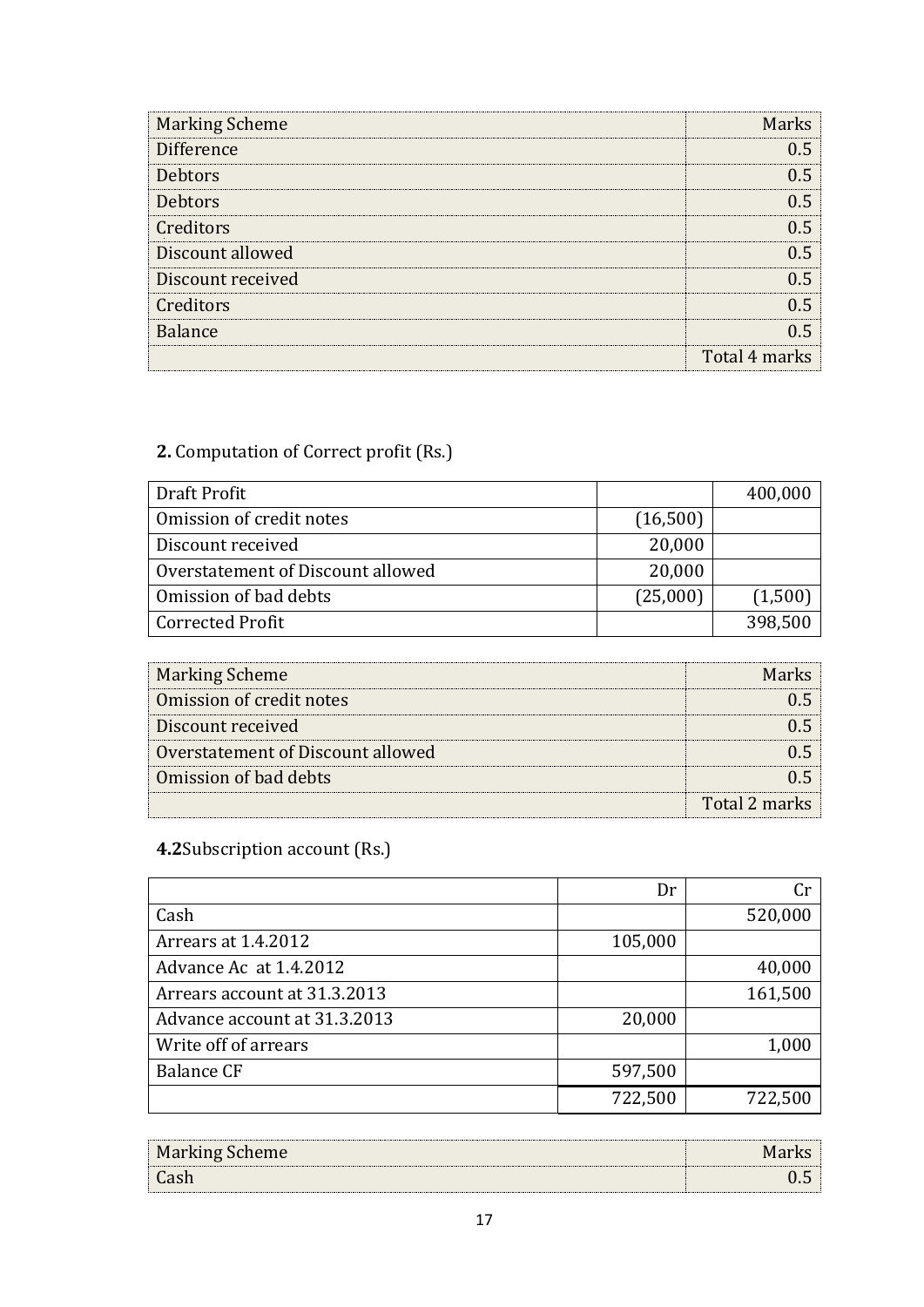| Arrears at 1.4.2012          |               |
|------------------------------|---------------|
| Advance Ac at 1.4.2012       |               |
| Arrears account at 31.3.2013 |               |
| Advance account at 31.3.2013 |               |
| Write off of arrears         |               |
| Balance CF                   |               |
|                              | Total 4 marks |

### **Question 05**

### Learning Outcome:

- 3.5.1 Identify the different circumstances under which incomplete records are acceptable.
- 3.5.2 Prepare financial statements from incomplete records.
- 2.6.1 State the purpose of control accounts.
- 2.6.2 Prepare a reconciliation of control account balances with a total of individual accounts.
- 2.7.1State the purpose and need for preparation of bank reconciliation statements.
- **1.**

### SQ Brothers Income Statement for the Year Ended 31st March 2014

|                           | Rs. '000 | Rs. '000 |
|---------------------------|----------|----------|
| Sales                     |          | 1,300    |
| <b>Cost of Sales</b>      |          | (780)    |
| Gross profit              |          | 520      |
| <b>Discount Received</b>  |          |          |
|                           |          | 525      |
| Discount allowed          | 14       |          |
| Depreciation of Equipment | 60       |          |
| Other expenses            | 321      | 395      |
| Profit For the year       |          | 130      |

| <b>Marking Scheme</b> | Morl |
|-----------------------|------|
| <b>Sales</b>          |      |
| Cost of sales         |      |
| Gross profit          |      |
| Discount received     |      |
| Discount allowed      |      |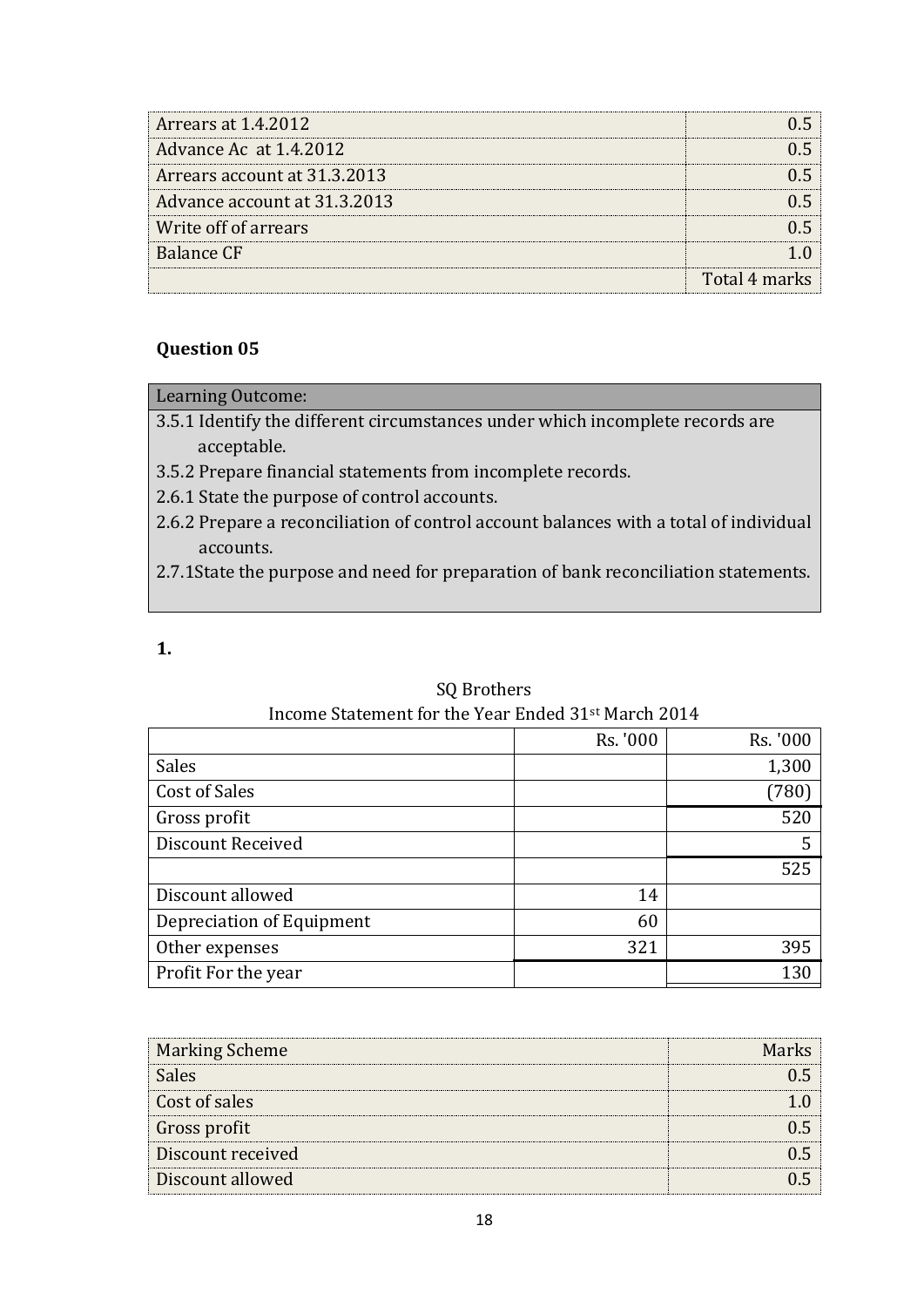| Depreciation of equipment  |               |
|----------------------------|---------------|
| Other expenses             |               |
| <b>Profit for the year</b> |               |
|                            | Total 5 marks |

# SQ Brothers

### Statement of financial position as at 31st March 2014

|                                     | Rs. '000 |
|-------------------------------------|----------|
| Equipment                           | 305      |
|                                     |          |
| Inventory                           | 100      |
| Debtors                             | 151      |
| Cash in Hand                        | 37       |
| Cash at Bank                        | 15       |
| <b>Total Assets</b>                 | 608      |
| <b>Equity</b>                       |          |
| Capital                             | 400      |
| <b>Retained Earnings BF</b>         | 65       |
| Profit for the year                 | 130      |
| Drawings                            | (70)     |
|                                     | 525      |
| Creditors                           | 45       |
| Accruals                            | 38       |
| <b>Total Equity and Liabilities</b> | 608      |

## **Workings**

• Statement of affairs as at 01/04/2012

| Initial capital        | 400 | Equipment    | 240 |
|------------------------|-----|--------------|-----|
|                        |     | Cash in hand |     |
|                        |     | Cash at Bank | 50  |
|                        |     | Debtors      |     |
| <b>Retained Profit</b> | 65  | Inventories  | 45  |
|                        | 465 |              | 465 |

### Cash Book

| $\vert$ O/B - Cash | 20 | <sup>'</sup> Equipment | ᅶᄼ |
|--------------------|----|------------------------|----|
| $\vert$ O/B - Bank | 50 | Purchases              |    |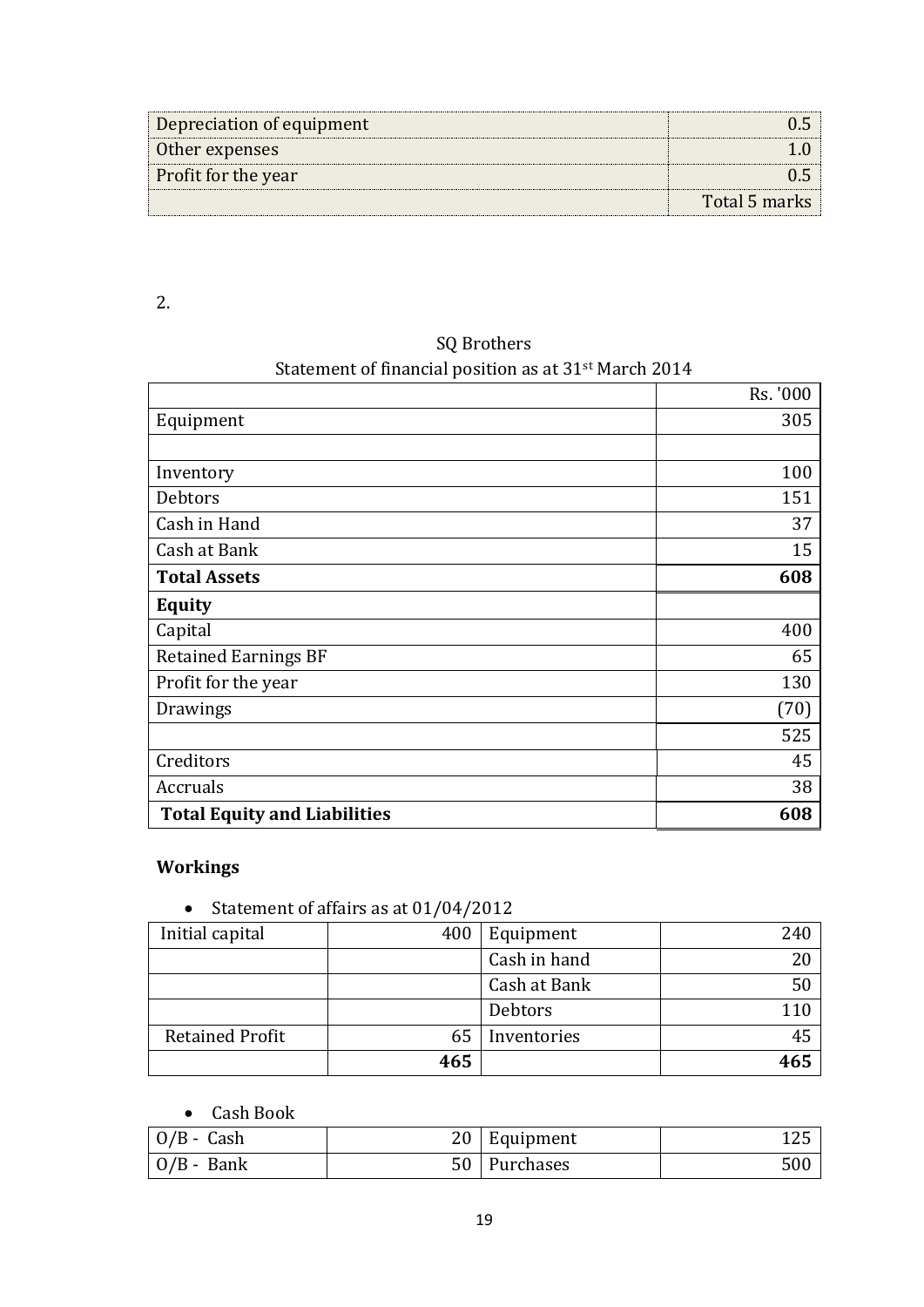| Cash Sales   | 500  |              |      |
|--------------|------|--------------|------|
| From debtors | 745  | Creditors    | 285  |
|              |      | Drawings     | 70   |
|              |      | Expenses     | 283  |
|              |      | $C/B$ - Cash | 15   |
|              |      | $C/B$ - Bank | 37   |
|              | 1315 |              | 1315 |

### • Debtors

| O/Balance |     | 110 Purchases  | 745 |
|-----------|-----|----------------|-----|
| Cash      |     | 800   Discount | 14  |
|           |     | Balance        | 151 |
|           | 910 |                | 910 |

### • Creditors

| Cash     |     | 285   $0/B$ alance |     |
|----------|-----|--------------------|-----|
| Discount |     |                    |     |
|          |     | Purchases          | つつに |
| Balance  | 45  |                    |     |
|          | 335 |                    | 335 |

# • Computation of Purchases

| Cost of sales         | 780           |
|-----------------------|---------------|
| C/Stock               | 100           |
|                       | 880           |
|                       |               |
| opening Stock         | (45)          |
|                       | 835           |
| <b>Marking Scheme</b> | Marks         |
| Equipment             | 0.5           |
| Inventory             | 0.5           |
| <b>Debtors</b>        | 0.5           |
| Cash in hand          | 0.5           |
| Cash at bank          | 0.5           |
| Capital               | 0.5           |
| Retained earnings B/F | 0.5           |
| Drawings              | 0.5           |
| Total equity          | 0.5           |
| Creditors             | 0.5           |
|                       | Total 5 marks |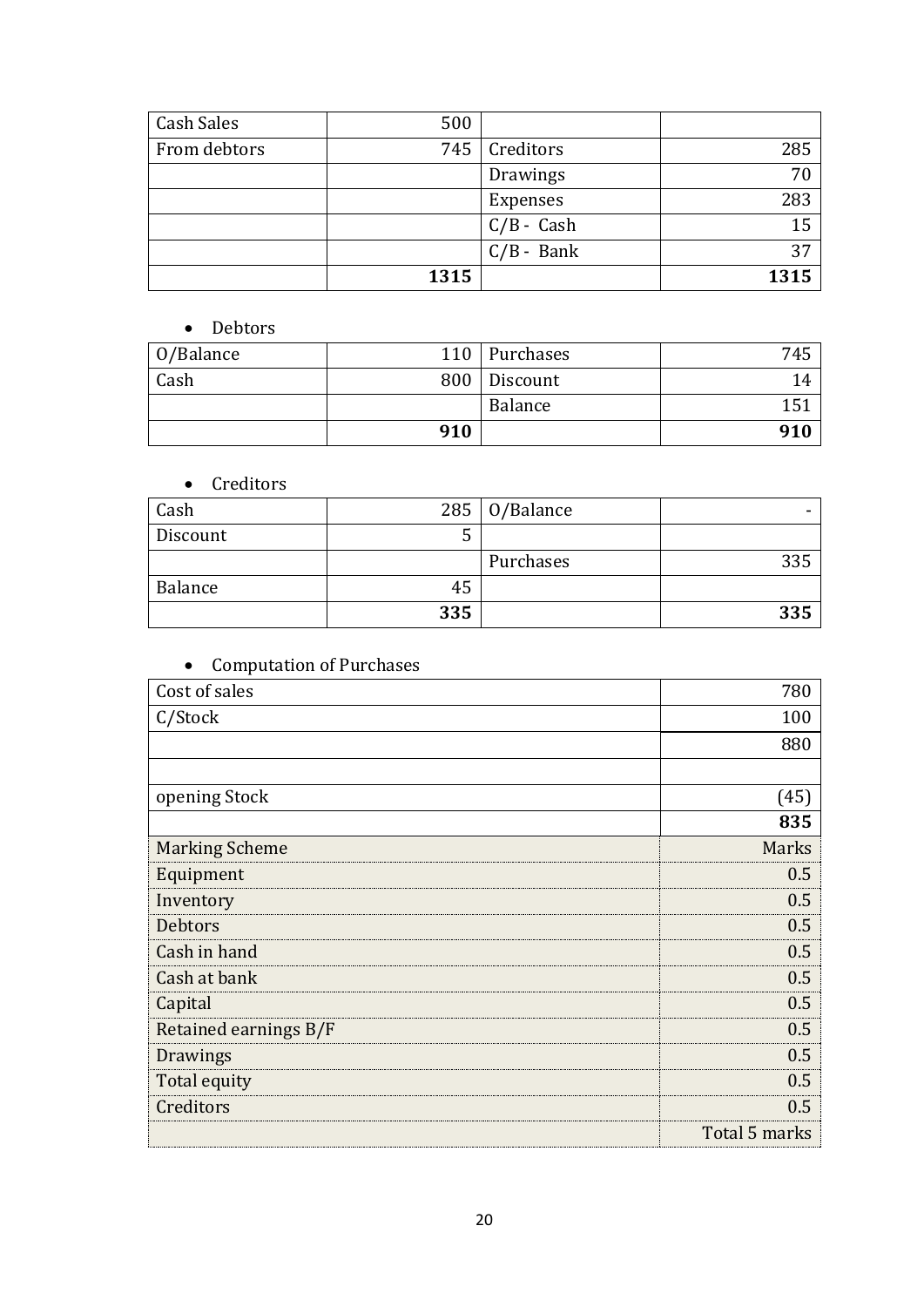# **SECTION 3**

#### **Question 06**

#### Learning Outcome:

- 3.2.3 Prepare financial statements for the purpose of management and publication.
- 4.2.2 Explain the treatment for initial and subsequent measurement of PPE.
- 4.2.4 Explain the different methods of PPE depreciation.
- 4.2.6 List the disclosure requirements with regard to PPE as per LKAS 16.
- 2.4.2 Prepare the year-end financial statements for accruals, pre-payments, depreciation, bad debts and closing stocks.
- 1.2.5 Explain the underlying assumption (going concern) in accounting and accounting concepts (accrual, materiality, consistency, entity, matching, prudence, periodic, realisable, relevance, reliability and comparability).
- 2.4.1 Identify the need for year-end adjustments on financial statements, such as accruals, closing stock, pre-payments, depreciation and bad debts.
- 4.5.3 Explain the methods of inventory measurement.
- 4.12.3 Explain the criteria to be satisfied when recognising provisions in financial statements.
- 4.8.4 Explain the accounting of finance lease in lessees' books.
- 4.9.2 Explain the difference between accounting profit and tax profit.

### ABC LIMITED

# Statement of Comprehensive Income for the Year ended 31st March 2014

|                            | Rs.   | Rs.     |
|----------------------------|-------|---------|
| Revenue                    |       | 16,150  |
| <b>Cost of Sales</b>       |       | (7,032) |
| <b>Gross Profit</b>        |       | 9,118   |
| Other Income               |       | 130     |
|                            |       | 9,248   |
| <b>EXPENSES</b>            |       |         |
| Distribution Cost          | 3,980 |         |
| <b>Administration Cost</b> | 2,406 |         |
| Other Cost                 | 1,004 |         |

**<sup>1.</sup>**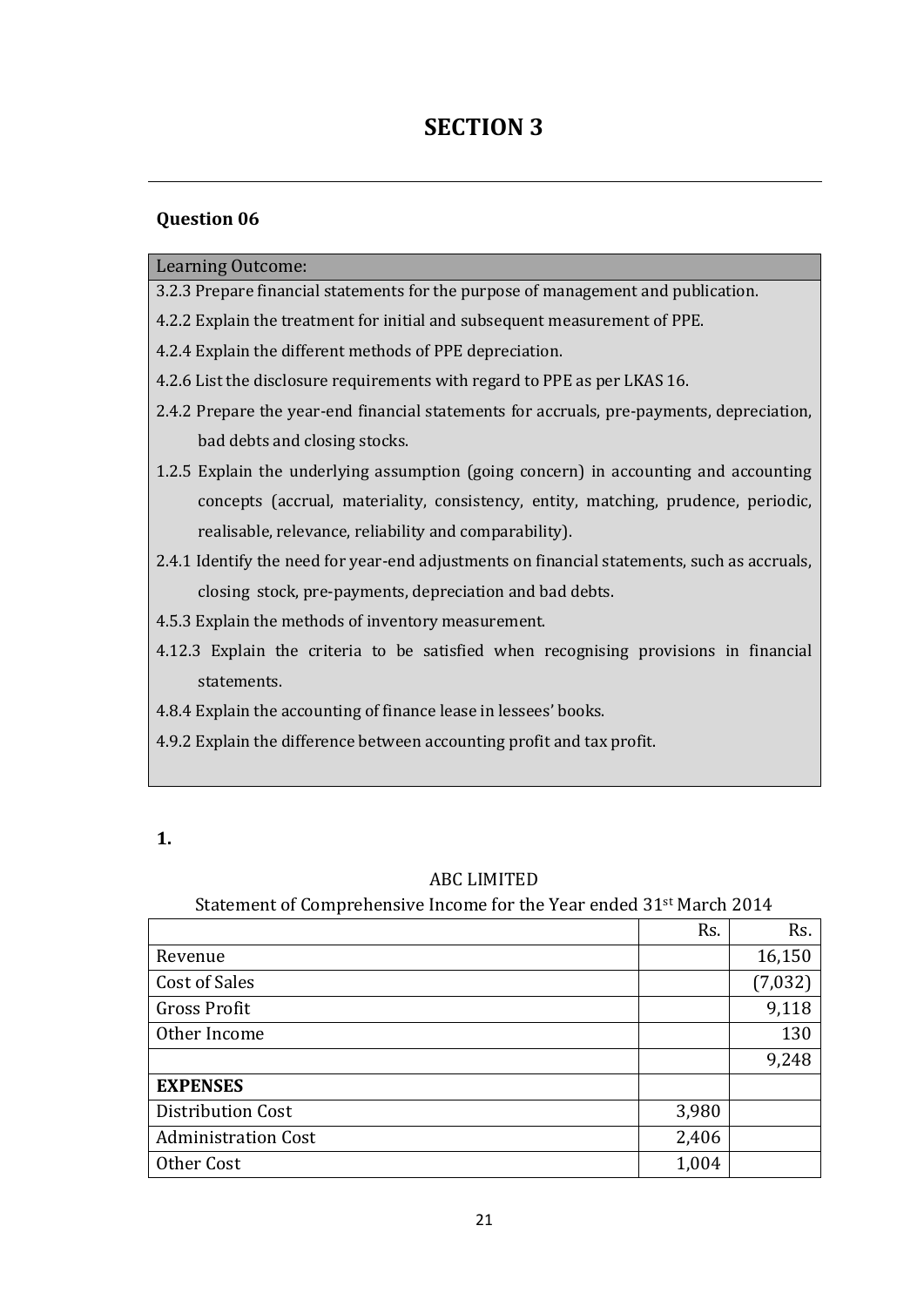| <b>Finance Charges</b>                                    | 690  | (8,080) |
|-----------------------------------------------------------|------|---------|
| Net Profit Before Taxation                                |      | 1,168   |
| <b>INCOME TAX EXPENSE</b>                                 |      |         |
| Tax for the year                                          | 384  |         |
| Previous period over provision                            | (34) | (350)   |
| Net Profit For the Period                                 |      | 818     |
|                                                           |      |         |
| <b>Other Comprehensive Income</b>                         |      |         |
| Change in revaluation gain of Property, Plant & Equipment |      | 2,000   |
| <b>Total Comprehensive Income</b>                         |      | 2,818   |

| <b>Marking Scheme</b>                                     | Marks         |
|-----------------------------------------------------------|---------------|
| Revenue                                                   |               |
| <b>Cost of Sales</b>                                      |               |
| Other Income                                              | 0 5           |
| Distribution Cost                                         |               |
| <b>Administration Cost</b>                                |               |
| Other Cost                                                |               |
| <b>Finance Charges</b>                                    |               |
| Previous period over provision                            |               |
| Change in revaluation gain of Property, Plant & Equipment |               |
|                                                           | Total 8 marks |

# ABC LIMITED

# Statement of Changes in Equity for the year ended 31st March 2014 (Rs.'000)

|                            | Stated  | Revaluation | Retained | Total |
|----------------------------|---------|-------------|----------|-------|
|                            | Capital | Reserve     | Earnings |       |
| Balance as at 01/04/2013   | 2,000   |             | 1,295    | 3,295 |
| Profit for the year        |         |             | 818      | 818   |
| Revaluation Increase -Land |         | 2,000       |          | 2,000 |
| Dividends Paid             |         |             | (200)    | (200) |
| Balance at 31/03/2014      | 2,000   | 2,000       | 1,913    | 5,913 |

| <b>Marking Scheme</b>       |               |
|-----------------------------|---------------|
| Balance as at 01/04/2013    |               |
| Profit for the year         |               |
| Revaluation Increase - Land |               |
| Dividends Paid              |               |
|                             | Total 2 marks |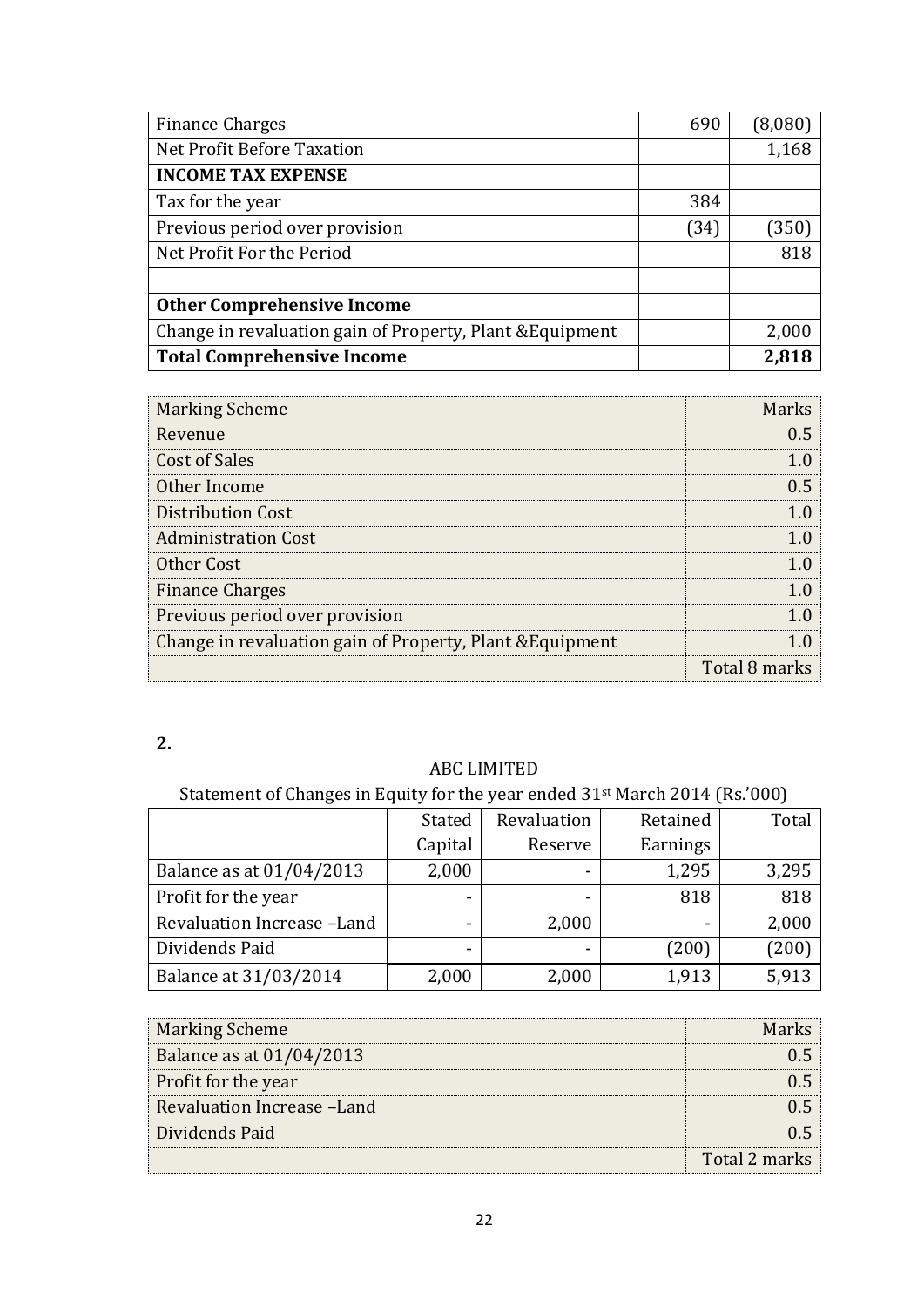| <b>ASSETS</b>                         | <b>Rs'000</b> | <b>Rs'000</b> |
|---------------------------------------|---------------|---------------|
| <b>Non Current Assets</b>             |               |               |
| Property, Plant & Equipment           |               | 6,185         |
| <b>Current Assets</b>                 |               |               |
| Inventories                           | 350           |               |
| <b>Trade Receivables</b>              | 392           |               |
| <b>Other Receivables</b>              | 60            |               |
| Cash & Cash Equivalents               | 156           | 958           |
| <b>Total Assets</b>                   |               | 7,143         |
| <b>EQUITY AND LIABILITIES</b>         |               |               |
| <b>Stated Capital &amp; Reserves</b>  |               |               |
| <b>Stated Capital</b>                 |               | 2,000         |
| <b>Reserves</b>                       |               |               |
| <b>Revaluation Reserve</b>            | 2,000         |               |
| <b>Retained Earnings</b>              | 1,913         | 3,913         |
| <b>Total Equity</b>                   |               | 5,913         |
| <b>Non Current Liabilities</b>        |               |               |
| 12% Debentures                        | 300           | 300           |
| <b>Current Liabilities</b>            |               |               |
| <b>Trade Payables</b>                 | 150           |               |
| Other Payables                        | 530           |               |
| <b>Income Tax Payable</b>             | 250           | 930           |
| <b>Total Equity &amp; Liabilities</b> |               | 7,143         |

ABC LIMITED

Statement of Financial Position as at 31st March 2014

| <b>Marking Scheme</b>                     | Marbe |
|-------------------------------------------|-------|
| Property, plant & equipment (6,185+1,100) |       |
| Inventories                               |       |
| Trade receivables                         |       |
| Other receivables                         |       |
| Cash & cash equivalents                   |       |
| Stated capital                            |       |
| <b>Revaluation reserve</b>                |       |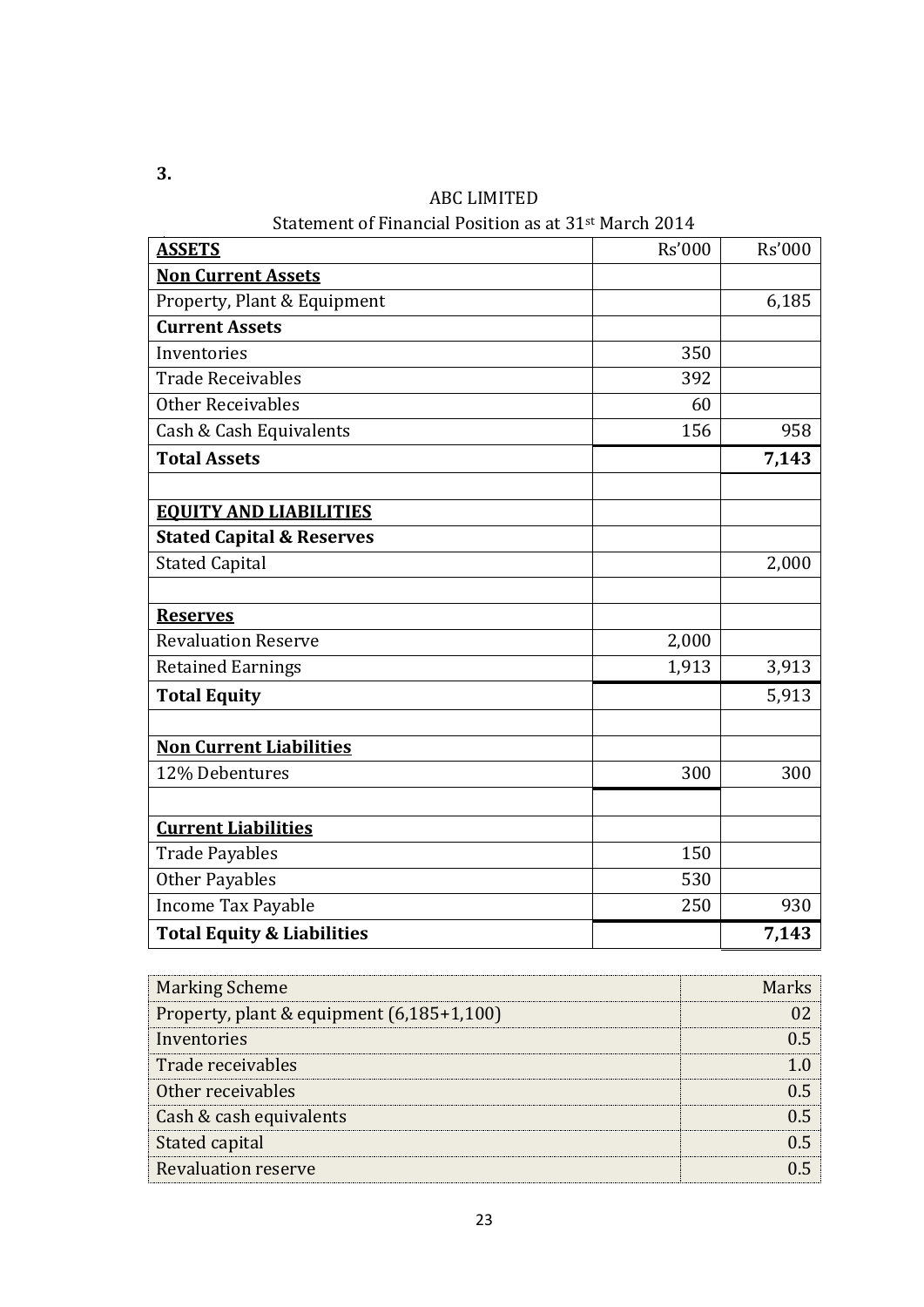| Retained earnings  |                |
|--------------------|----------------|
| Total equity       |                |
| 12% debentures     | () 5           |
| Lease creditors    |                |
| Trade payables     |                |
| Other payables     |                |
| Lease creditors    |                |
| Income tax payable |                |
|                    | Total 10 marks |

### **Workings**

| • Cost of sales           |      |
|---------------------------|------|
| <b>Balance given</b>      |      |
| Closing stocks adjustment | '40U |
|                           |      |

| Distribution Cost                |     |
|----------------------------------|-----|
| Amount given                     |     |
| Depreciation on M/V              | 260 |
| Bad debts                        | 28  |
| Over provision of doubtful debts | 4   |
|                                  |     |

### Administration Costs

| Balance given              | 2,451        |
|----------------------------|--------------|
| Depreciation on building   | 35           |
| Reversal of depreciation   | 44           |
| <b>EPF</b>                 | 25           |
| <b>ETF</b>                 | റ            |
| Adjustment for accruals    | 60           |
| Adjustment for prepayments | $\mathbf{4}$ |
|                            | 2.406        |

### • Other Costs

| Balance given              |      |
|----------------------------|------|
| Loss on revaluation of PPE |      |
| Inventory written off      |      |
|                            | 1004 |

## • Finance Charges

| Balance given      |  |
|--------------------|--|
| Debenture interest |  |
|                    |  |